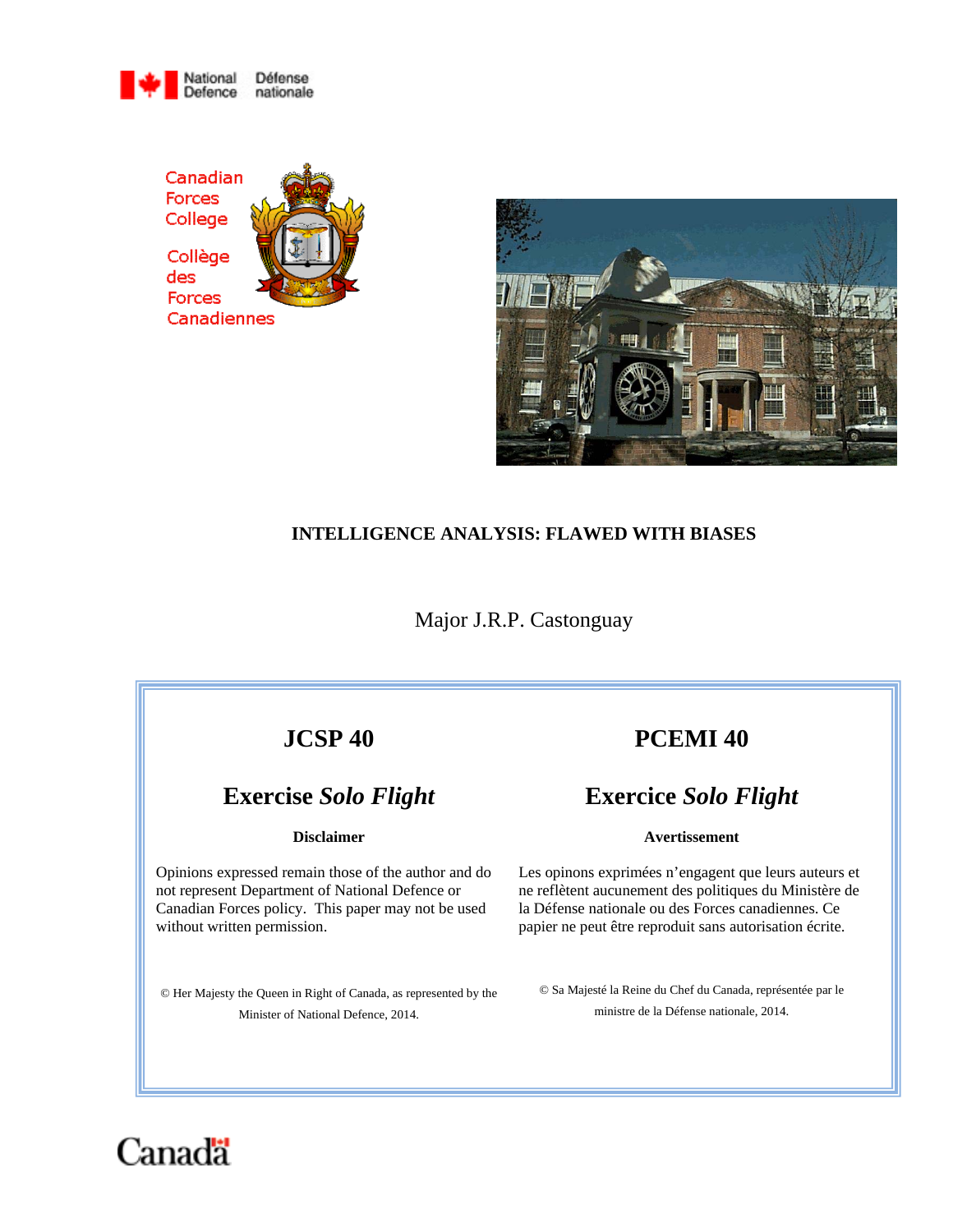# CANADIAN FORCES COLLEGE – COLLÈGE DES FORCES CANADIENNES JCSP 40 – PCEMI 40 2013 – 2014

# DS539 INTELLIGENCE STUDIES - PERSUASIVE ESSAY

# **INTELLIGENCE ANALYSIS: FLAWED WITH BIASES**

By/Par le Major J.R.P. Castonguay

*"This paper was written by a student attending the Canadian Forces College in fulfilment of one of the requirements of the Course of Studies. The paper is a scholastic document, and thus contains facts and opinions, which the author alone considered appropriate and correct for the subject. It does not necessarily reflect the policy or the opinion of any agency, including the Government of Canada and the Canadian Department of National Defence. This paper may not be released, quoted or copied, except with the express permission of the Canadian Department of National Defence."*

*"La présente étude a été rédigée par un stagiaire du Collège des Forces canadiennes pour satisfaire à l'une des exigences du cours. L'étude est un document qui se rapporte au cours et contient donc des faits et des opinions que seul l'auteur considère appropriés et convenables au sujet. Elle ne reflète pas nécessairement la politique ou l'opinion d'un organisme quelconque, y compris le gouvernement du Canada et le ministère de la Défense nationale du Canada. Il est défendu de diffuser, de citer ou de reproduire cette étude sans la permission expresse du ministère de la Défense nationale."*

Word Count: 3890 Compte de mots : 3890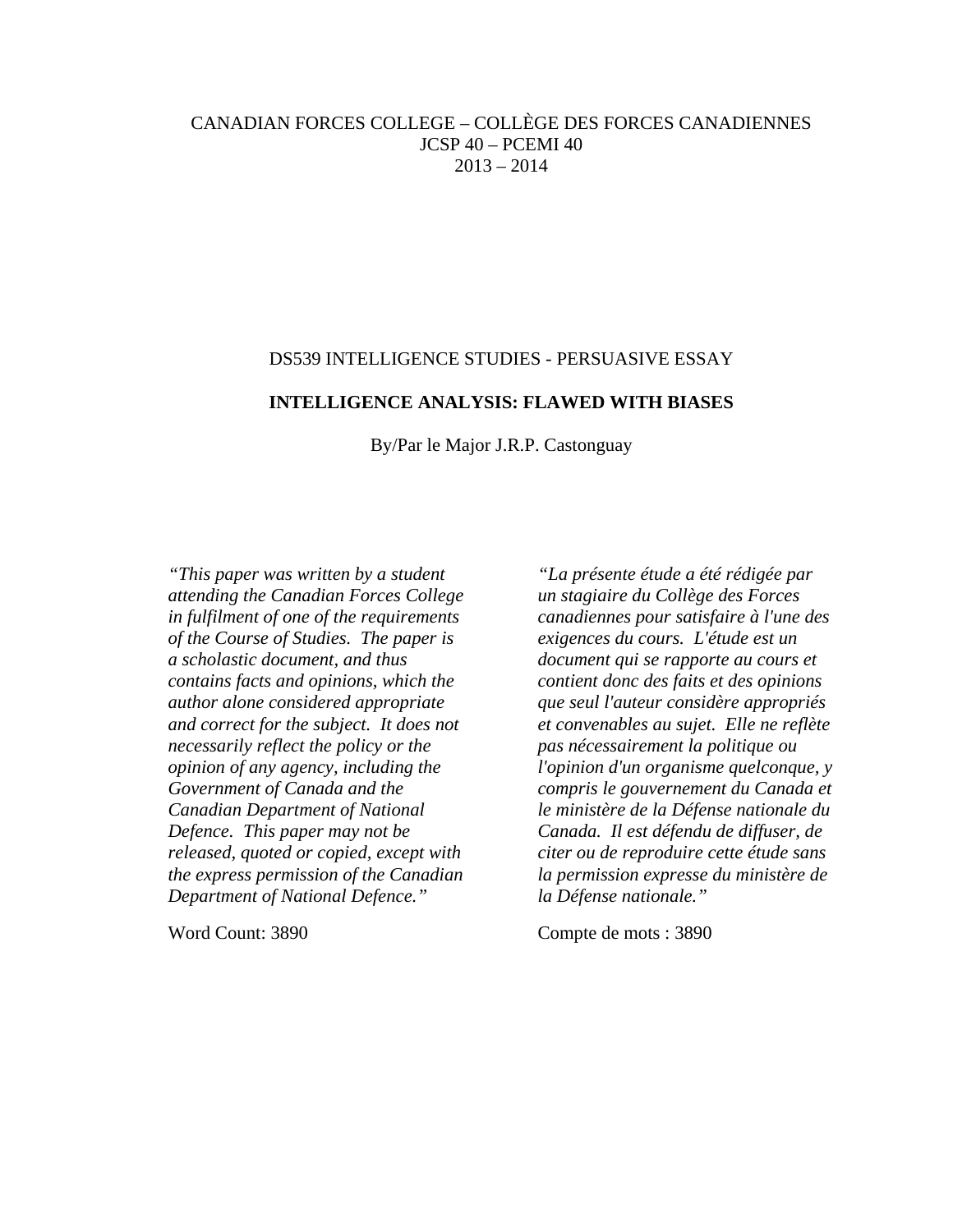# **INTELLIGENCE ANALYSIS: FLAWED WITH BIASES INTRODUCTION**

The Canadian Armed Forces (CAF) Doctrine highlights the importance of analysis within the intelligence cycle in that only by a thorough analytical process can information be transformed into intelligence.<sup>1</sup> The Royal Canadian Air Force (RCAF) doctrine further and informs that in a military context: "information is not enough [and that] it must be processed into knowledge in order to be useful to commanders.<sup> $2$ </sup> This doctrine also advances that only by true understanding and knowledge superiority, can a commander truly leverage the intelligence cycle and position itself for success. It then behooves one to wonder why most of the focus goes toward collection activities such as IMINT, SIGINT and HUMINT.

Analysis is an important part of the intelligence process. As such, only by understanding its main challenges, can one hope to improve the value it provides to the decision makers. This paper posits that though military intelligence analysis faces a plethora of challenges, biases are significant as they are pervasive and cannot be eradicated. Only with a true understanding of the impact of these human cognitive issues on the analyst's judgement can we increase the probability of success. This is important

<sup>&</sup>lt;sup>1</sup> Canada. Department of National Defence. B-GJ-005-200-FP-002, *Canadian Forces Joint Publication 2-0 Intelligence* (Ottawa: National Defence, 2011), art 207, 2-2.

<sup>&</sup>lt;sup>2</sup> Canada. Department of National Defence. B-GA-402-000-FP-001, *Canadian Forces Aerospace Sense Doctrine* (Ottawa: National Defence, 2012), 6.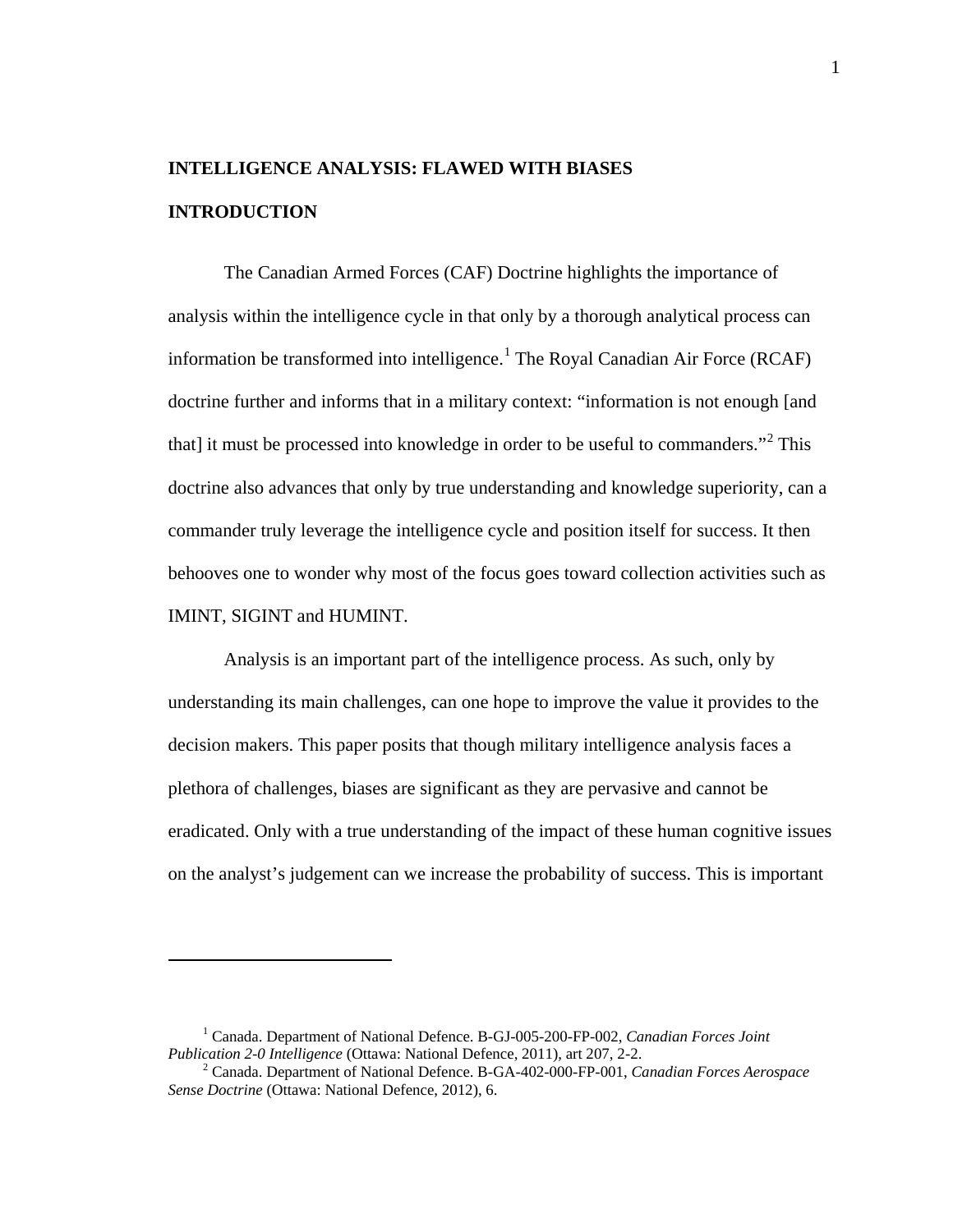especially for military as, "understanding how [the analyst] arrive at judgments and decisions can be quite literally a matter of life and death."<sup>3</sup>

In so doing, the paper firstly highlights the importance of analysis within the intelligence cycle. Secondly, it presents some of the main challenges proposed in the literature while highlighting how most of them relate to, or are in fact, biases. The paper concludes with a discussion on the role of biases in intelligence failure and introduces some mechanisms available to mitigate their impact.

# **WHY IS ANALYSIS IMPORTANT**

Intelligence analysis being "the process of evaluating and transforming data … into descriptions, explanations and judgements for consumers" is definitely central to the intelligence cycle and the generation of knowledge and understanding.<sup>4</sup> Notwithstanding the importance of all the methods for gathering data and information, little value can be provided to decision makers without proper insight. Assessing the validity and reliability of the information while countering deception and minimising error is a complex and critical task that analysts face constantly.<sup>5</sup> Without this portion of the process, information alone will not provide decision makers the knowledge and understanding identified by the aforementioned doctrine.

 $3$  Lloyd Jones, "Patterns of Error: Perceptual and Cognitive Bias in Intelligence Analysis and Decision-Making" (Master of Science in Information Operations, Naval Postgraduate School),  $33$ .

<sup>&</sup>lt;sup>4</sup> Stéphane Lefebvre, "A Look at Intelligence Analysis," *International Journal of Intelligence and CounterIntelligence* 17, no. 2 (2004), 236.<br><sup>5</sup> *Ibid.*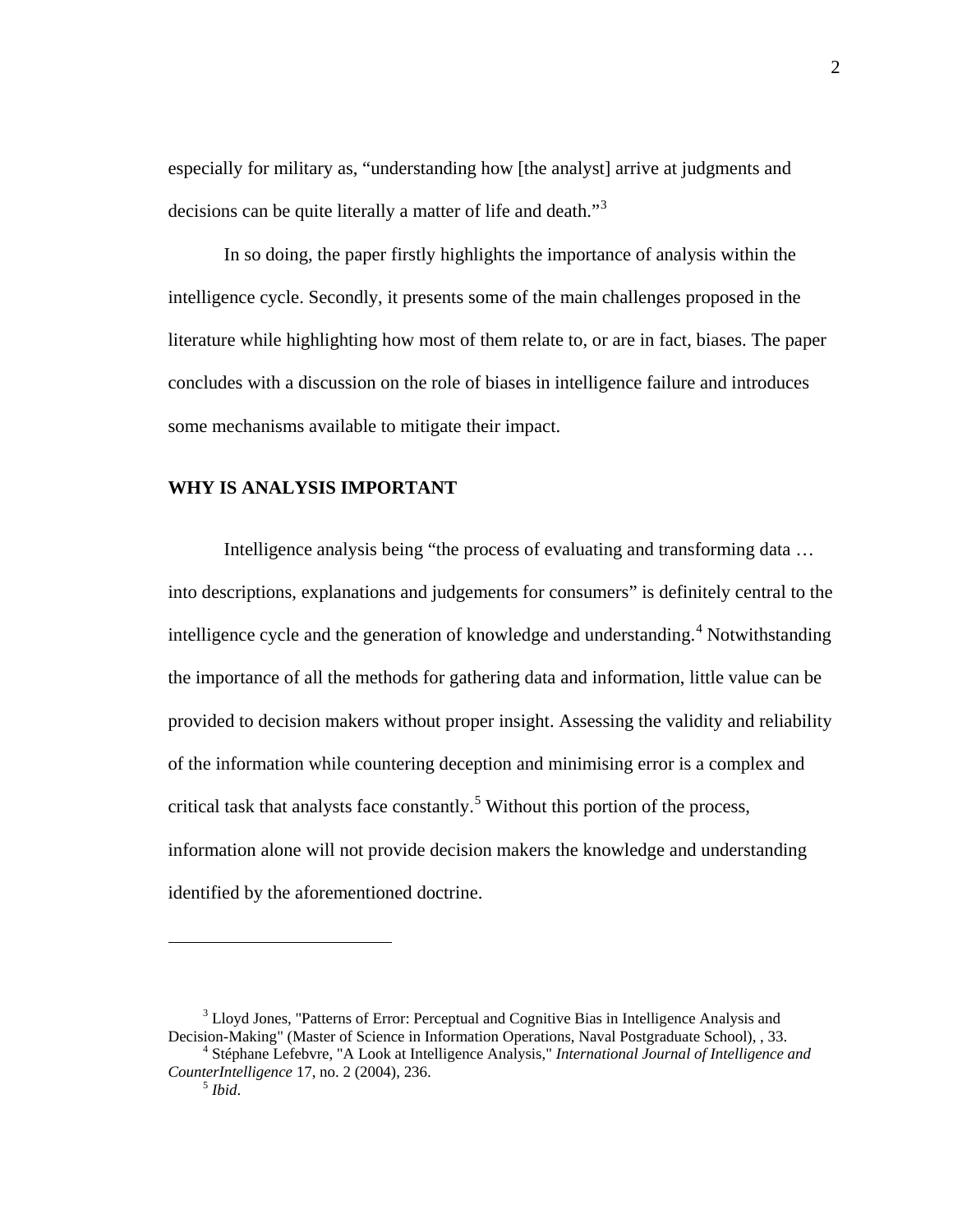The collection portion of the process is definitively important in providing the required data and information but close cooperation is required with the analysis segment of the cycle to achieve the effect identified in the doctrine. The RCAF has struggled with this specific issue in the recent past with the addition of collection sensors to CP-140 Aurora. Even though it recognised the requirement for an analysis cell of six dedicated personnel to handle the information delivered by the Heron Uninhabited Air Vehicle during the operations in Afghanistan, the same workforce was not identified as part of the new Aurora requirements.<sup>6</sup> Only as an afterthought did the organisation increase the staffing of the analysis cell within the operation centers.

Furthermore, the fact that many of the intelligence failure case studies in the literature identify analysis as the point of failure substantiates the criticality of this portion of the cycle.<sup>7</sup> However, the literature covering successes focussed mainly on the collection mechanism that played a major role and did not cover analysis.

## **CHALLENGES**

 $\overline{a}$ 

Intelligence analysis faces many challenges and the literature does not always agree on which ones are the most critical. This paper presents a subset of these issues by categorizing them as complexity, bias and acceptance.

<sup>6</sup> National Defence. Canadian Forces Aerospace Warfare Center. D2-290/2011E-PDF, *Project* 

<sup>&</sup>lt;sup>7</sup> Richard K. Betts, "Analysis, War, and Decision: Why Intelligence Failures are Inevitable," *World Politics* 31, no. 01 (1978), 61-89.; Richard J. Heuer, "Limits of Intelligence Analysis," *Orbis* 49, no. 1 (Winter2005, 2005), 75-94.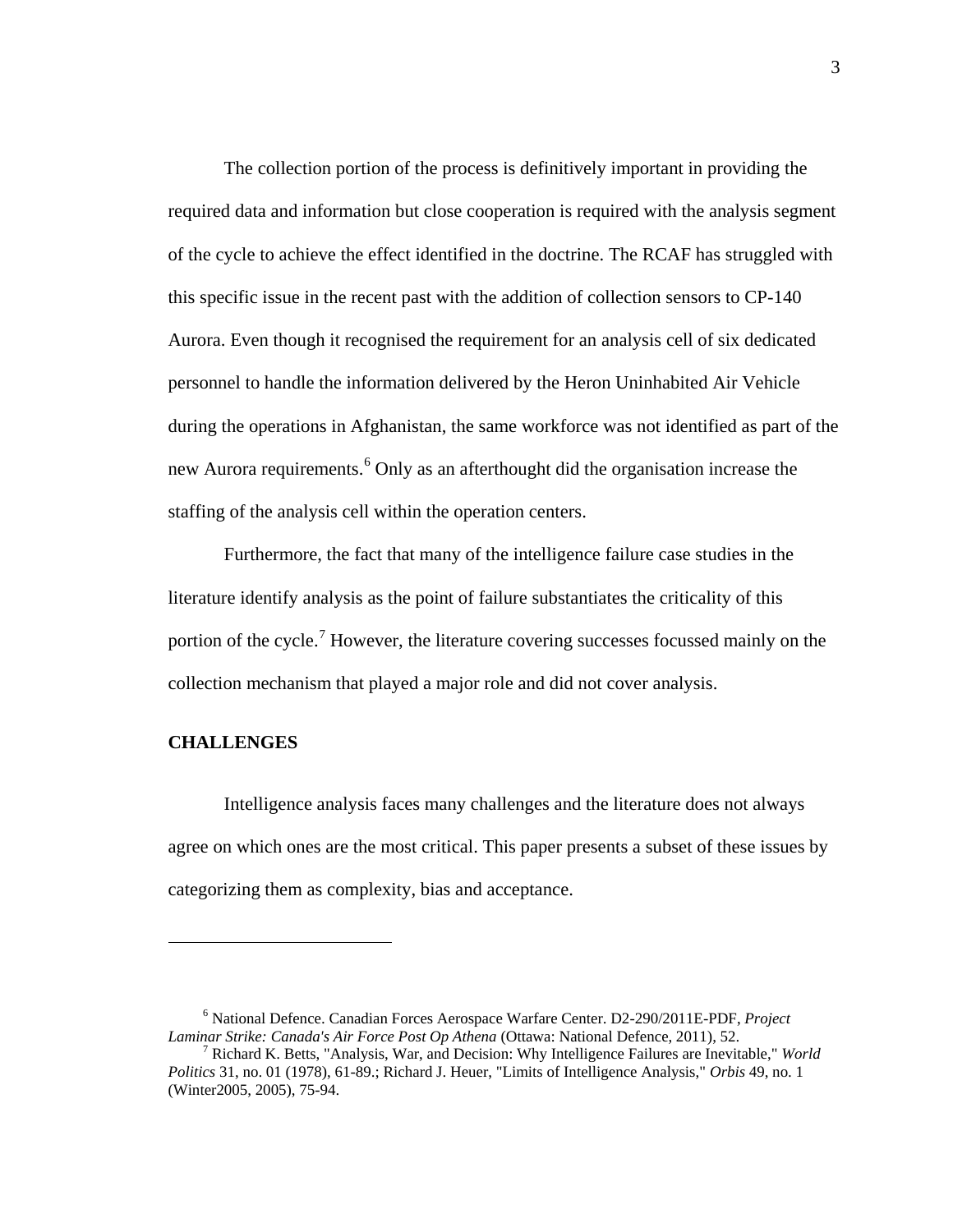## **Complexity**

 $\overline{a}$ 

In his book on the topic, Walton suggests some challenges facing analysis, namely uncertainty, surprise, the unknowable future and deception.<sup>8</sup> As a twenty-four year seasoned CIA analyst now adjunct professor of intelligence studies, his views bring together an academic perspective with a practitioner approach, something reported to be lacking in the field. $9$  This paper groups these challenges together under the theme of complexity as they are inter-related and are similar to components of a complex system. However, it does not address deception, as this topic deserves a separate treatment due to its intricacy. Though deception is something analysts have to consider with care, it is considered as an external factor influencing the process and the intelligence agencies. It is the enemy's effect on the process. Lefebvre, a former practitioner with the Canadian Department of National Defence and the Canadian Department of Foreign Affairs and International Trade, also discusses the first three items as a group and treats the last separately.<sup>10</sup> Both authors agree that analysts are trained and used to working with inaccurate and uncertain data. However, they also highlight that one cannot completely eradicate these issues and 'weather-man' like assessments will always prevail.

<sup>8</sup> Timothy Walton, *Challenges in Intelligence Analysis: Lessons from 1300 BCE to the* 

<sup>&</sup>lt;sup>9</sup> Matthew Crosston, "Occam's Follies: Real and Imagined Biases Facing Intelligence Studies,"<br>*Journal of Strategic Security* 6, no. 3 (2013), 40-43.

<sup>&</sup>lt;sup>10</sup> Lefebvre, *A Look at Intelligence Analysis*, 243-248. P243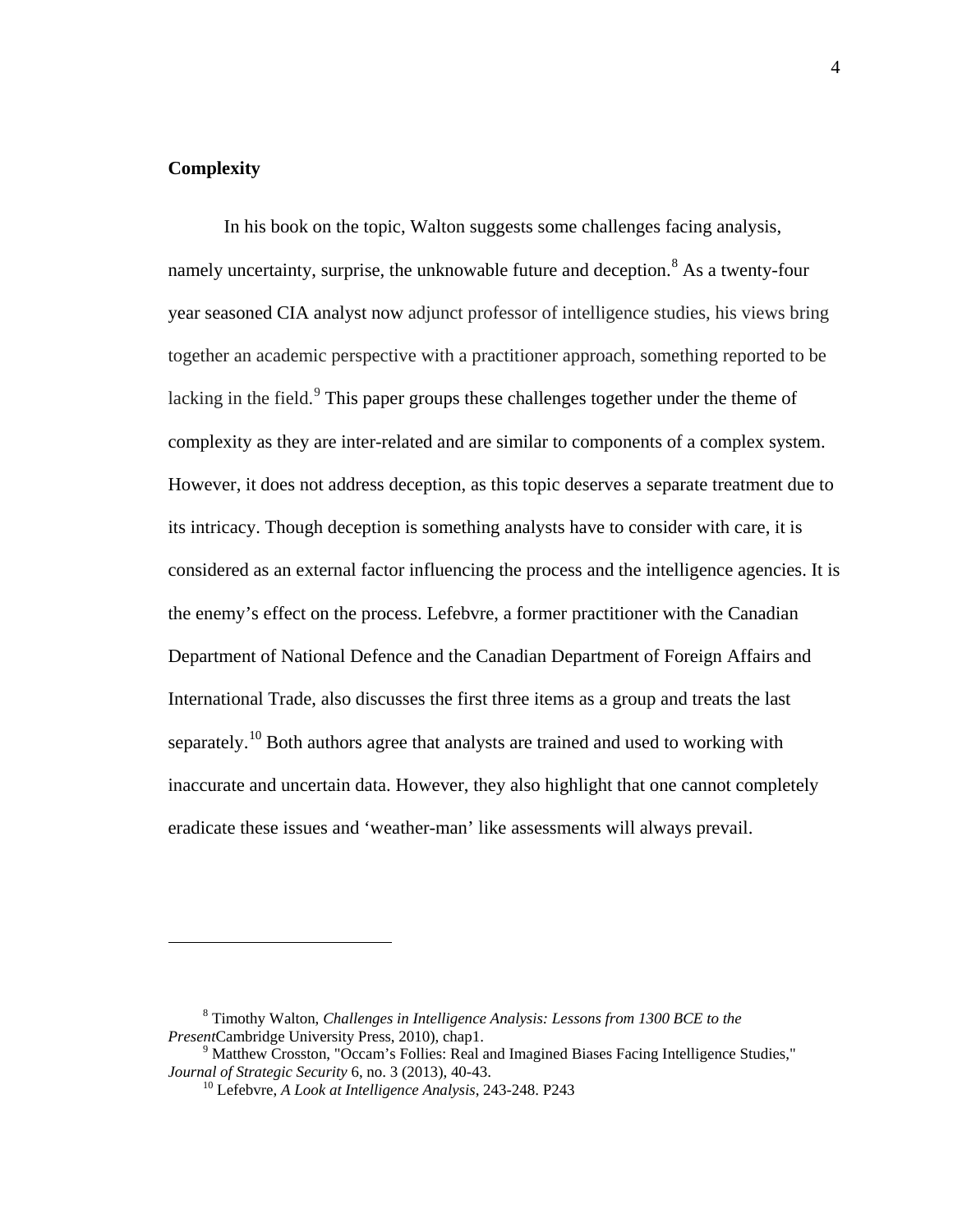As Lefebvre indicates, uncertainty, surprise and the future are all closely interrelated and one affects the other.<sup>11</sup> If one is certain about the present then the likelihood of surprises greatly diminishes. Furthermore, completely accurate forecast of the future would eliminate any chance of surprise. The inter-linkage of these factors is further highlighted by Walton's own use of the lack of knowledge of "when an enemy will strike" as an example of uncertainty of the future as well as in his explanation of surprise.<sup>12</sup> That said, Dr. Hendrickson, an assistant professor of information analysis and director of the Institute for National Security Analysis, suggests that "data and information will never be complete and 100% accurate", and that only by a thorough critical analysis process can these issues be addressed.<sup>13</sup> He further indicates that the basis of the issues with processing this uncertainty rest with cognitive challenges or biases.

The possibility of surprise is something also often found in complex system theory.<sup>14</sup> The fact that trends give an idea of what is next to come but that one cannot assure that the next iteration will fall within an exclusive range of options is something the analyst has to grapple with constantly. 9/11 and Pearl Harbour are often used as prime

<sup>&</sup>lt;sup>11</sup> *Ibid.*, 243-248.<br><sup>12</sup> Walton, *Challenges in Intelligence Analysis: Lessons from 1300 BCE to the Present*, chap1.<br><sup>13</sup> Noel Hendrickson, "Critical Thinking in Intelligence Analysis," *International Journal of*<br>*Inte* 

*Reuben R. McDaniel and Dean J. Driebe, Uncertainty and Surprise in Complex Systems: Questions on Working with the Unexpected*(Springer, 2005), 31.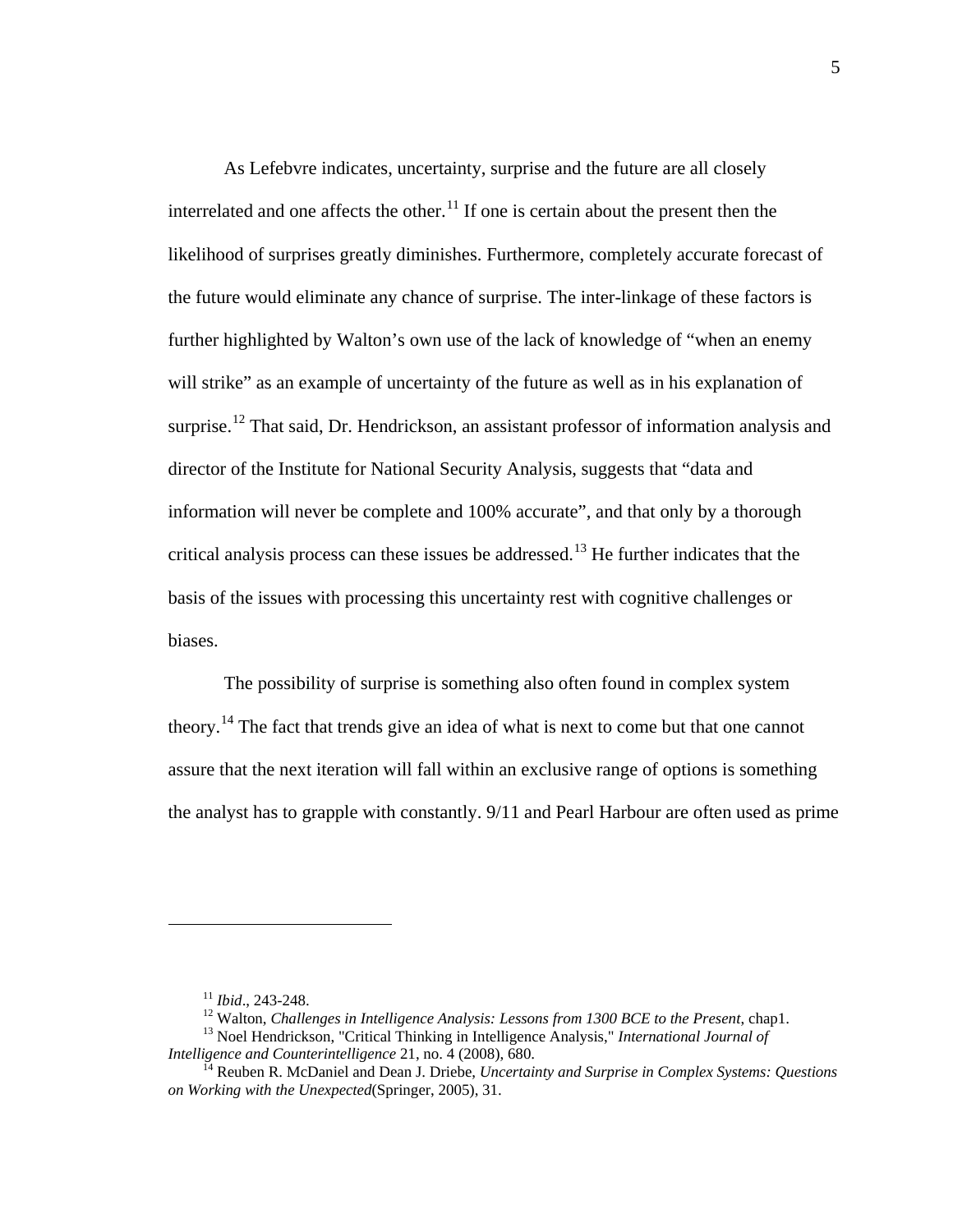examples of such discontinuity.<sup>15</sup> The issue with trends leading to surprises relates closely to the pattern bias which will be discusses shortly.

## **Biases**

 $\overline{a}$ 

Even though Walton does not address biases at length, a survey of the literature suggests that human cognition is one of the major challenges facing analysts.<sup>16</sup> Mr. Heuer, an expert in the field and retired CIA officer, suggests intelligence analysts are plagued with multiple cognitive traps or "mental errors caused by our simplified information processing strategies."17 George and Bruce, veterans CIA analysts and researchers in the domain, echo the relevance of biases to the analysis community at multiple occasions within their work on the origin, obstacles and innovations of intelligence.<sup>18</sup> Heuer draws from the field of psychology to highlight personal biases, which he claims has particular influence on intelligence analysis. He states that "like optical illusions, cognitive biases remain compelling even after we become aware of them" and are virtually unavoidable.<sup>19</sup> Though Lefebvre does not center his discussion on

<sup>&</sup>lt;sup>15</sup> Erick J. Dahl, *Intelligence and Surprise Attack: Failure and Successes from Pearl Harbor to 9/11 and Beyond* (Washington, DC: Georgetown University Press, 2013), 77.

<sup>&</sup>lt;sup>16</sup> Hendrickson, *Critical Thinking in Intelligence Analysis*, 679-693; Heuer, *Limits of Intelligence Analysis*, 75-94; Betts, *Analysis, War, and Decision: Why Intelligence Failures are Inevitable*, 61-89; Roger Z. George and James B. Bruce, *Analyzing Intelligence: Origins, Obstacles, and* 

<sup>&</sup>lt;sup>17</sup> Richard J. Heuer, *Psychology of Intelligence Analysis*Centre for the Studies of Intelligence, (1999), chap 9. https://www.cia.gov/library/center-for-the-study-of-intelligence/csi-publications/books-and-<br>monographs/psychology-of-intelligence-analysis. Accessed 20 January 2014.

<sup>&</sup>lt;sup>18</sup> George and Bruce, *Analyzing Intelligence: Origins, Obstacles, and Innovations* 

<sup>19</sup> Heuer, *Psychology of Intelligence Analysis*, chap 13.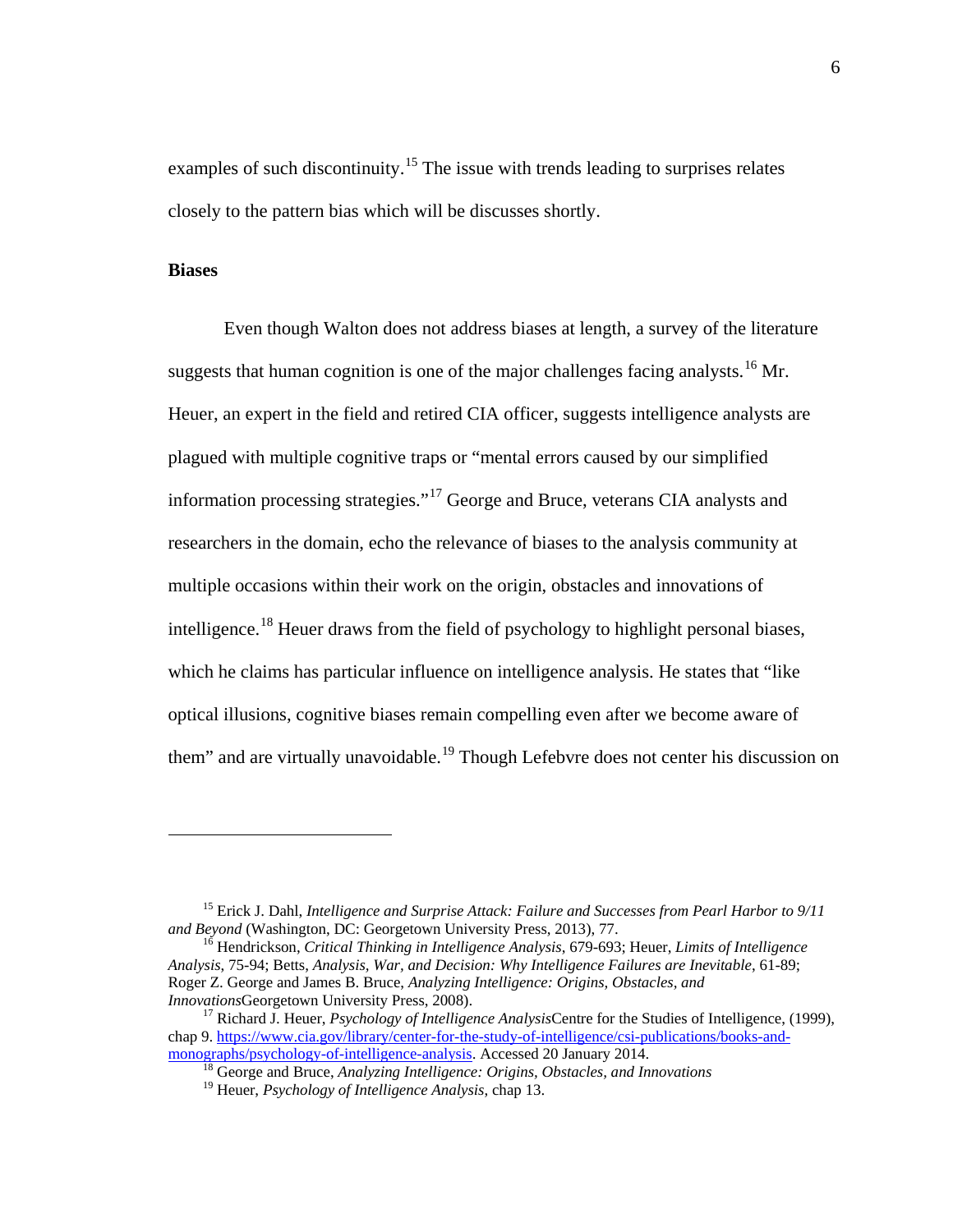the human cognition, he does point to biases as being a significant issue with analysts, which need to "maintain objectivity" and "deliver unbiased estimates."<sup>20</sup>

The hardest bias to eliminate, in Heuer's opinion, is hindsight or the 'I knew it all along effect'.<sup>21</sup> The tendency to overestimate the accuracy of information and past decisions is something that analysts consistently have to deal with. Both when using past judgments and situations as a baseline when making projections and estimates as well as when using current information to analyse a decision made in the past. Heuer goes further to discuss how this pitfall is almost unavoidable as "there is virtually no way to accurately reconstruct the pre-existing mental set. Once the bell has rung, it cannot be unrung."<sup>22</sup> This issue does not only plague the process of analysis, but also how the populace views the process once events occur, as such this problem is pervasive throughout the clients, critics and professionals of intelligence. In his Master of Information Science dissertation, Major Jones discusses how it is easy to find mistakes in judgments once new information becomes available and how this can contribute to the constant image of failure painted on intelligence communities since 9/11, and in particular in the case of the weapons of mass destructions, or lack thereof, in Iraq.<sup>23</sup>

<sup>&</sup>lt;sup>20</sup> Lefebvre, *A Look at Intelligence Analysis*, 243-248. p243<br><sup>21</sup> Heuer, *Psychology of Intelligence Analysis*, chap 13.<br><sup>22</sup> *Ibid.*<br><sup>23</sup> Jones. *Patterns of Error: Perceptual and Cognitive Bias in Intelligence Analys Making*, 47.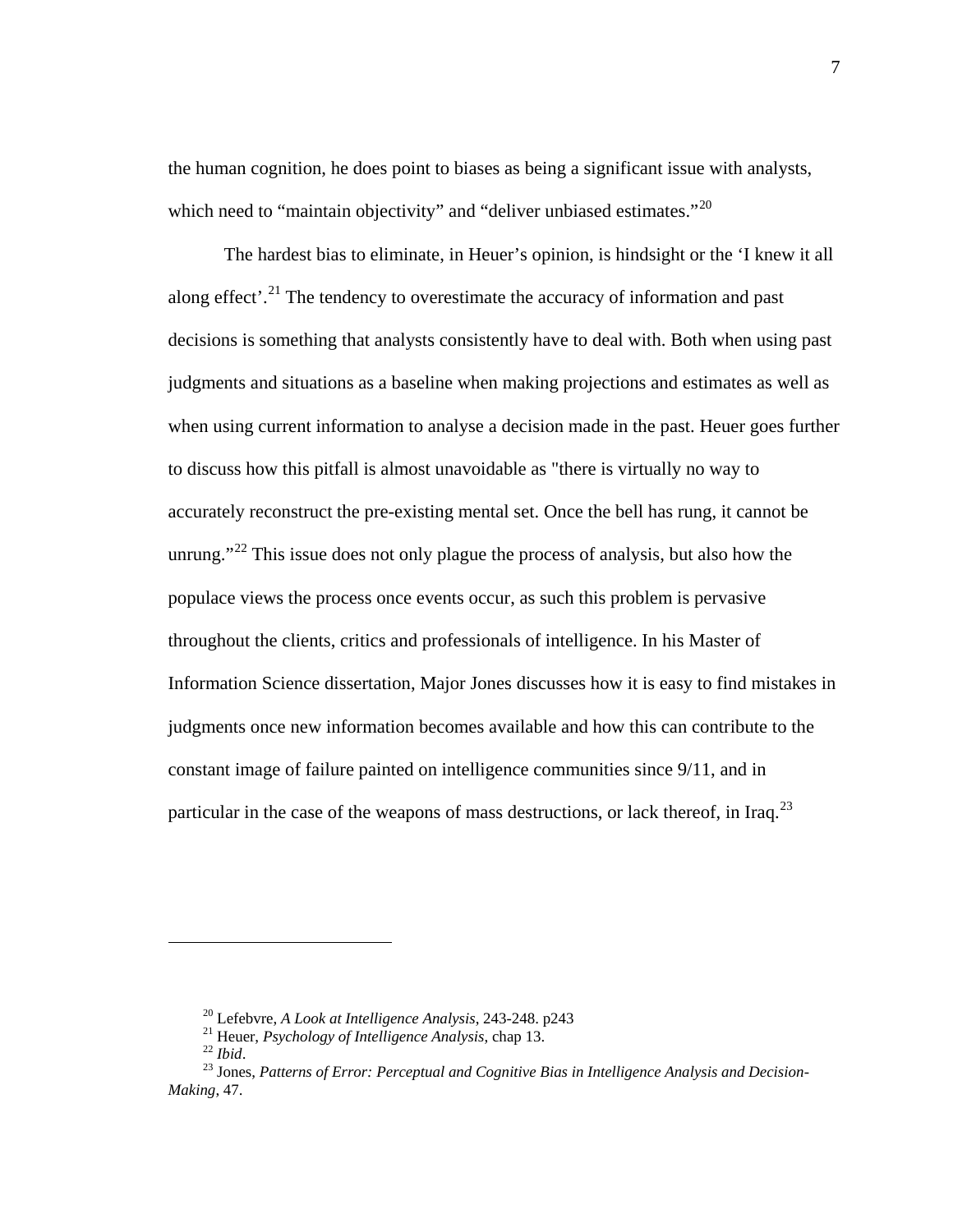Though Walton's assessment focuses on the complexity items previously discussed, he does mention hindsight as one of the difficulties analysts have to face.<sup>24</sup>

Heuer also discusses the significant impact of what Walton refers to as pattern bias. This pitfall, identified earlier as playing a major role in surprises, is significant to intelligence analysis due to the inherent tendency for humans to look for causal relationships even if they do not exist.<sup>25</sup> It is critical for analysts to identify the root cause of events but also important to avoid linking random events together. The latter could evidently have catastrophic impact on the decision makers and can generate major surprises. The human tendency to place more value on confirming information further exacerbates the problem. Wahlert, an adjunct professor in national security policy, supports this view and further identifies that thirty-seven percent of the crisis he studied showed a disregard for non-supporting alternatives.<sup>26</sup>

Mirror-imaging is another unavoidable cognitive trap identified in Heuer's seminal work.<sup>27</sup> Walton and Lefebvre also agree on it to be an important problem facing analysts.<sup>28</sup> This issue arises when one creates assumptions based on its own belief and moral system not necessarily in line with the target of the analysis. Heuer explains this dilemma as such: "to see the options faced by foreign leaders as these leaders see them,

<sup>&</sup>lt;sup>24</sup> Walton, *Challenges in Intelligence Analysis: Lessons from 1300 BCE to the Present*, 6.<br><sup>25</sup> Heuer, *Psychology of Intelligence Analysis*, 129.<br><sup>26</sup> Matthew H. Wahlert, "The "Motivated Bias" Dilemma in Warfare and In

*Security Analysis* 28, no. 3 (2012), 248. <sup>27</sup> Heuer, *Limits of Intelligence Analysis*, 33. <sup>28</sup> Lefebvre, *A Look at Intelligence Analysis*, 233.; Walton, *Challenges in Intelligence Analysis: Lessons from 1300 BCE to the Present*, 6.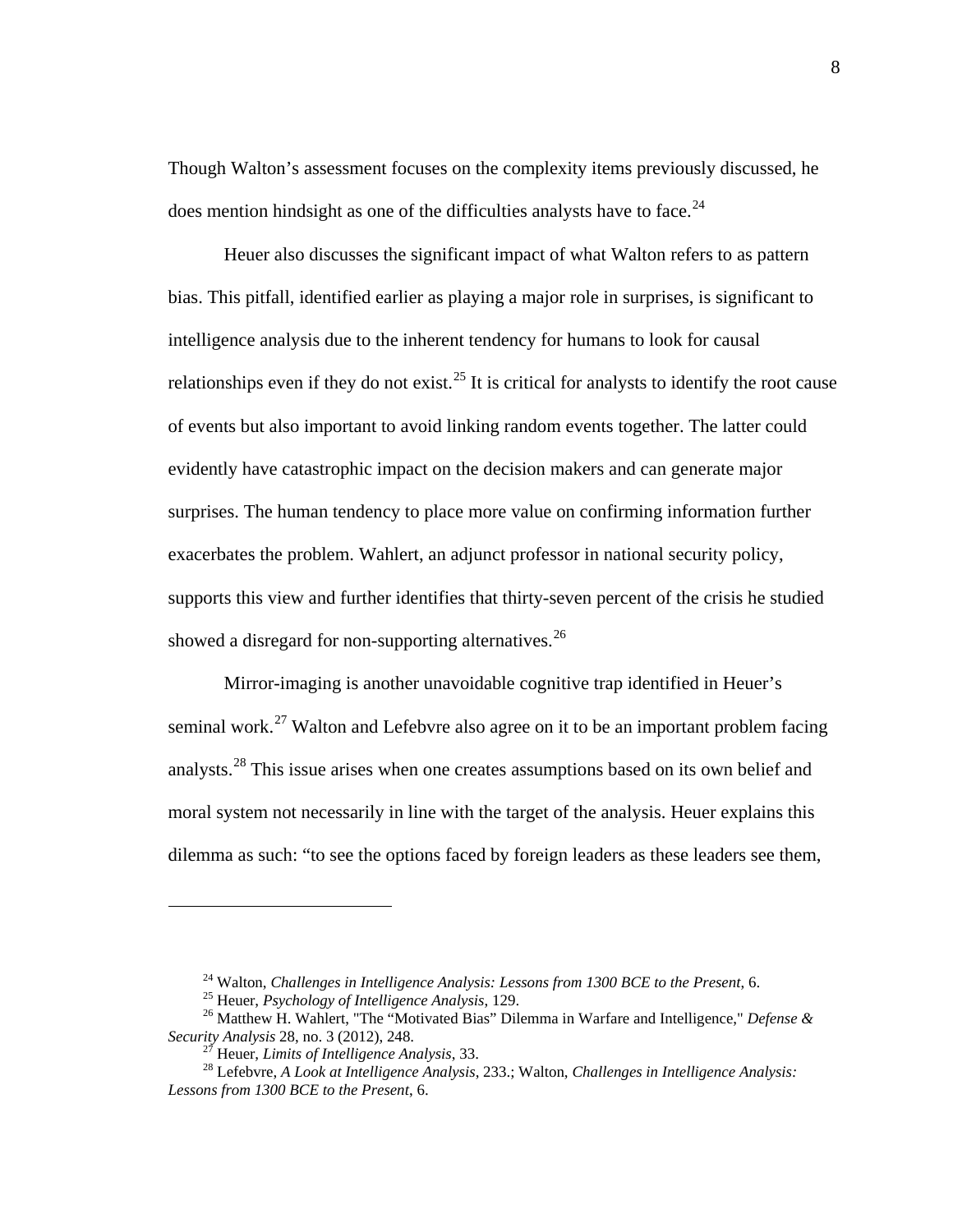one must understand their values and assumptions and even their misperceptions and misunderstandings."<sup>29</sup> A well-published author, scholar and practitioner, Lowenthall provides a striking example of the mirror-imaging syndrome in the Cuban missile crisis where the fact that the United-States would never consider delegating nuclear release authority locally seemed to have played a role in the assessment that the same rigid structure was applied to the Cuban situation.<sup>30</sup> Wahlert also discusses the effect of mirror-imaging, while referring to it as motivated bias, in the Cuban case. But he further discusses how this bias played a significant role in most major failures, from both countries perspectives, in cases such as Pearl Harbor (US-Japan), North Korea (US-China), the Falklands Islands (UK-Argentina) and the Yom Kippur War (Israel-Egypt).<sup>31</sup> The idea of having a multi-cultural task force to try to counter-balance this issue was not discussed in the literature a length but could be worth investigating in the future.

Another major pitfall affecting analysis is the availability rule, by which humans are prone to consider vivid anecdotal data at higher face value than statistically sound inquiry.<sup>32</sup> Walton again agrees with this hypothesis.<sup>33</sup> Heuer provides a good example, which offer a perspective on how the availability rule can correlate with the effect of surprise referred to by Walton. He compares how difficult it was to imagine and forecast the fall of the Soviet Union because a similar event had never occurred in at least fifty

<sup>&</sup>lt;sup>29</sup> Heuer, *Psychology of Intelligence Analysis*, chap 12.<br><sup>30</sup> Mark M. Lowenthal, "Intelligence Epistemology: Dealing with the Unbelievable," *International Journal of Intelligence and CounterIntelligence* 6, no. 3 (09/0

<sup>&</sup>lt;sup>31</sup> Wahler, 253-256<br><sup>32</sup> Heuer, *Psychology of Intelligence Analysis*, 147-149.<br><sup>33</sup> Walton, *Challenges in Intelligence Analysis: Lessons from 1300 BCE to the Present*, 6.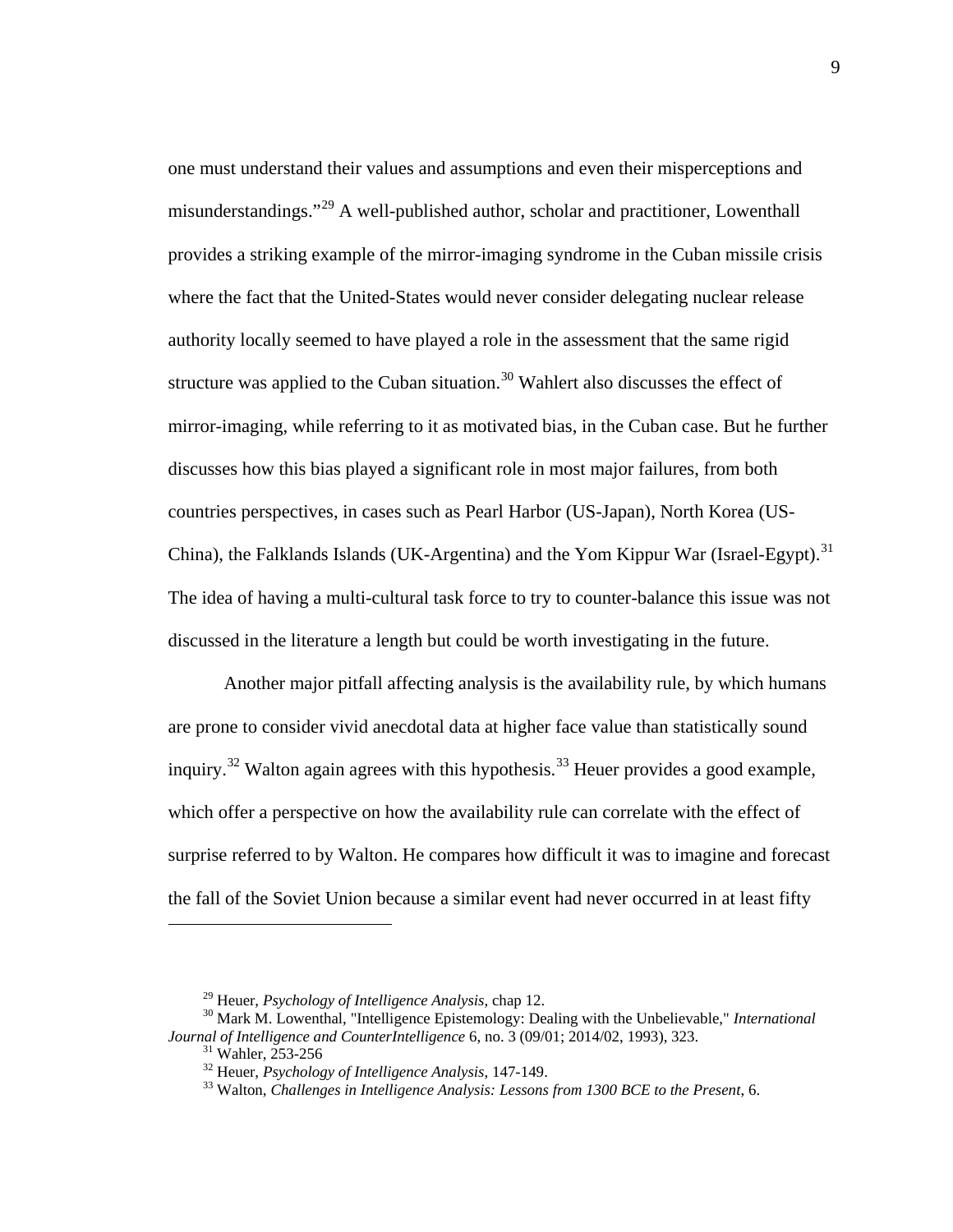years. However, he proposes that the return of Russia to a pure Communist regime is not as difficult because memories of the old system are vivid for most.<sup>34</sup> Wahlert also found the availability rule to play a role in thirty percent of the crises he studied and proposes that: "often, intelligence failure comes from ignoring incoming data that do not support preconceived ideas."<sup>35</sup> Wahler also puts forward an interesting discussion on how the inverse of availability played a role in seventy-nine percent of his case studies in that previously rejected alternatives where not revisited and were taken for granted. Jones provides a recent example of the effect of the availability rule applied to analysts.<sup>36</sup> He discusses how the previous involvement of a specific type of vehicle in the transport of chemical weapons by Iraq in the 1980's was directly correlated with satellite imagery in 2002 to conclude that Iraq was back in the chemical weapons business. He concludes that the "problem is not so much the conclusion, but the lack of detailed and multi-facetted analysis."<sup>37</sup>

Notwithstanding these examples, Heuer proposes that the availability rule does not affect the analyst as much as it does the decision maker in the acceptance of the intelligence presented.<sup>38</sup> He argues that this is mainly due to the sound analytical training of the former.

<sup>&</sup>lt;sup>34</sup> Heuer, *Psychology of Intelligence Analysis*, 148.<br><sup>35</sup> Wahlert, *The "Motivated Bias" Dilemma in Warfare and Intelligence*, 247-248.<br><sup>36</sup> Jones, *Patterns of Error: Perceptual and Cognitive Bias in Intelligence Anal* 

*Making*, 37-38. <sup>37</sup> *Ibid*. 38 Heuer, *Psychology of Intelligence Analysis*, 149-150.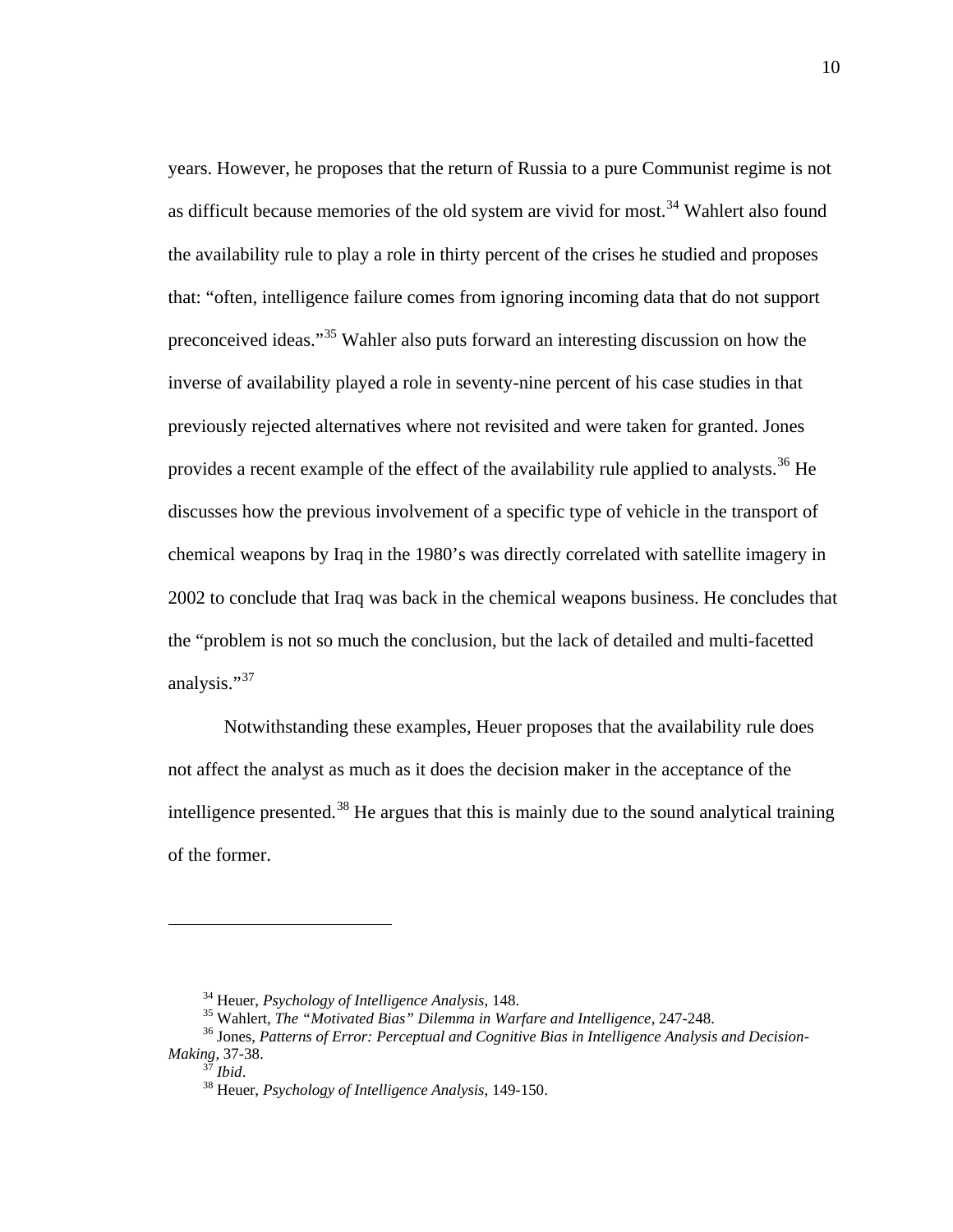#### **Acceptance**

 $\overline{a}$ 

 Even if the analysts overcome the complexities and biases discussed so far, the results from the process require timely distribution to, and acceptance by, the appropriate customers. The acceptance of the knowledge derived by the analysis from the available information remains critical. In short, "decision makers need to be receptive" to the intelligence for the process to be effective.<sup>39</sup> Betts, a well published author on the topic and Director of the Institute of War and Peace Studies, underscore this importance in his conclusion that "the most crucial mistakes have seldom been made by collectors, occasionally by professionals analyst, but most often by the decision makers who consume the products."<sup>40</sup> Thomas, an adjunct professor of intelligence studies and senior officer at the Defense Intelligence Agency, highlights that this issue is even more prevalent with the advent of technology and the desire of senior leaders for precise realtime information versus true intelligence. He goes further to state that "historical record includes cases in which [leaders] discard, misunderstand, or fail to act on prescient and timely military analysis."<sup>41</sup>

A group of Australian researchers also identify the effect of technology on decision makers in discussing how the 'information age' provides a wealth of data, which

<sup>39</sup> Dahl, *Intelligence and Surprise Attack: Failure and Successes from Pearl Harbor to 9/11 and Beyond*, 184.<br><sup>40</sup> Betts, *Analysis, War, and Decision: Why Intelligence Failures are Inevitable*, 61.<br><sup>41</sup> George and Bruce, *Analyzing Intelligence: Origins, Obstacles, and Innovations*, 146-147.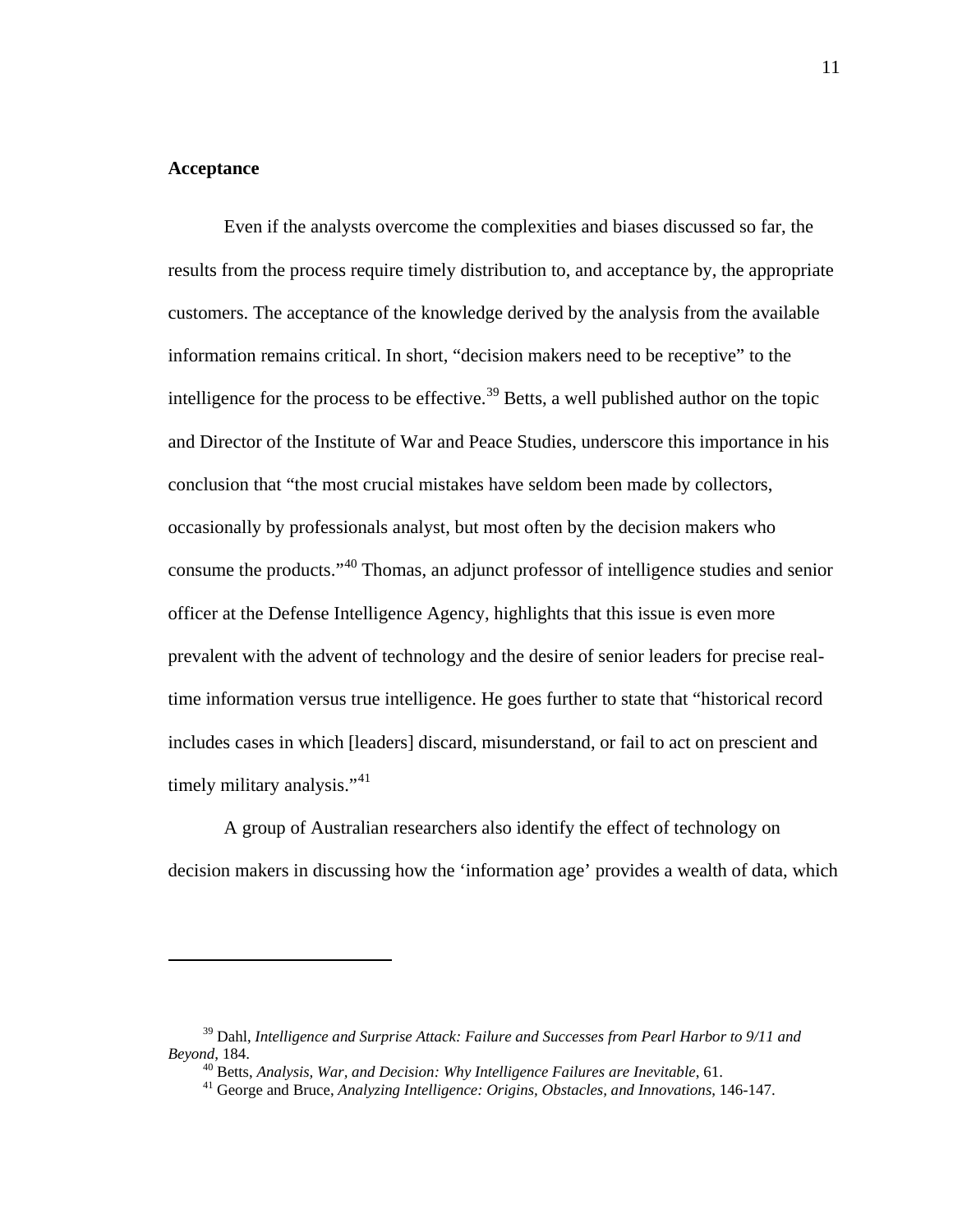was not previously available.<sup>42</sup> They propose the concept of the client as analyst, minimising the perceived value of intelligence products, due to the availability of data at an unprecedented rate. They however fail to differentiate between data or information and knowledge or understanding. As discussed previously, it is not because data or information is available that knowledge and true understanding can be derived without significant amount of effort. Furthermore, such client-analyst would be even more subject to the cognitive traps previously mentioned as they lack the appropriate training and tools.

In his assessment of analysis, Andrew, a historian specializing in intelligence, also discusses the impact of decision maker acceptance. He concludes that each leader will have a different preference concerning the source of the data analysed and will demonstrate a diverse acceptance level of such intelligence.<sup>43</sup> He justifies his position by discussing Rosevelt's preference on spy agencies report when there was seemingly higher accuracy in imagery reports. The main argument to support his position was the good track record of the specific agency. However, we argue this to fall within the availability rule bias previously described, in that the recent record of accomplishment of the source clouds the judgement of the consumer, which favored recent anecdotal information vice more thorough and concrete evidence. Furthermore, Betts indicates that biases affect

<sup>42</sup> James P. Spillane, Brian J. Reiser and Todd Reimer, "Policy Implementation and Cognition: Reframing and Refocusing Implementation Research," *Review of Educational Research* 72, no. 3 (2002), 57. <sup>43</sup> Christopher Andrew, "American Presidents and their Intelligence Communities," in *Intelligence* 

*Analysis and Assessment*, eds. David A. Charters, Stuart Farson and Glenn P. Hastedt (Portland, OR: Frank Cass, 1996), 111.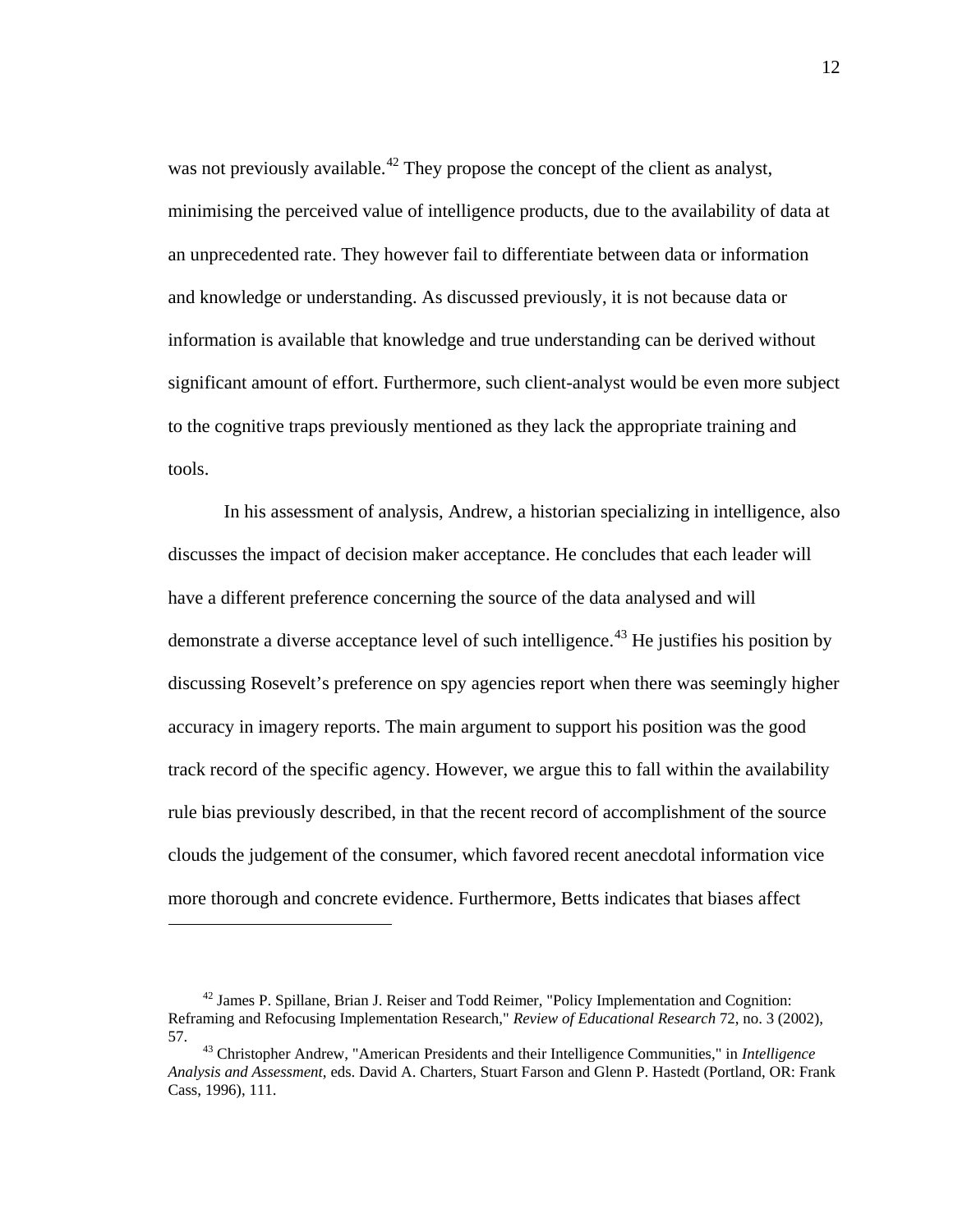different sources in different ways, something not normally taken into account by decision makers. He highlights that "operators have more influence in decision making, but are less capable of unbiased interpretation [while] analysts are more disinterested and usually more objective, but lack influence."<sup>44</sup>

A Canadian study on intelligence capability challenges, conducted by research scientists in conjunction with industry, identified that two of the ten most reported issue categories were related to customer acceptance.<sup>45</sup> The practitioners reported producerconsumer relationship and communication with decision makers to be important issues facing the community writ large. They discuss how cultivating a better understanding of intelligence analysis with the consumer group not only helps the later identify viable requirements but also supports their interpretation of the result, and as such the acceptance of the final product. They also identify the "development of common product templates or reader-guides [to] help consumers to understand [and accept] the reports."<sup>46</sup>

A professor in information systems at the University of Melbourne goes further to propose that "the fixed ideas of commanders-in-chief and their deliberate blindness to uncomfortable facts" often prevents them from accepting intelligence.<sup> $47$ </sup> She posits that "the location of the unit within an organisation" significantly influences the value placed

<sup>&</sup>lt;sup>44</sup> Betts, *Analysis, War, and Decision: Why Intelligence Failures are Inevitable, 67.* 45 B. D. Adams et al., *Capability Challenges in the Human Domain for Intelligence Analysis: Report on Community-Wide Discussions with Canadian Intelligence Professionals* (Toronto, ON: Defence Research and Development Canada,[2012]). <sup>46</sup> *Ibid*. 47 Mary Sandow-Quirk, "A Failure of Intelligence," *Prometheus* 20, no. 2 (2002), 142.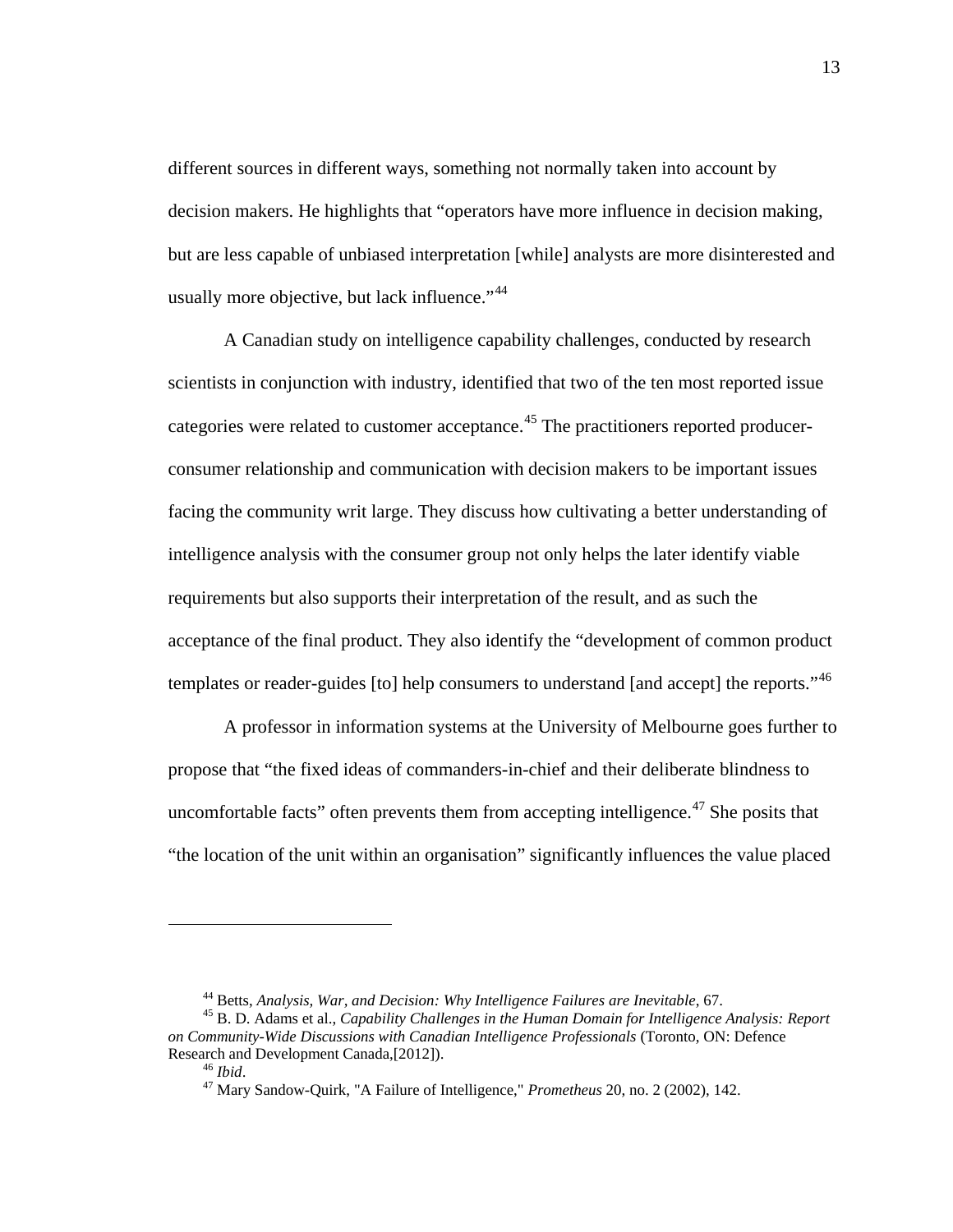on intelligence received by the decision makers.<sup>48</sup> The first statement is quite bold but is somewhat supported by Dahl in his research for intelligence successes. This postgraduate level professor in national security studies and veteran intelligence office highlights the importance of decision-makers to be receptive to intelligence products, while not always blindly accepting it. He argues that this is the only way to not only be warned, but also actively listen to the advices provided by their staff.<sup>49</sup> The blindness to certain fact should be categorised as one of multiple biases: be it mirror-image, availability, hindsight or pattern; depending on the root cause of this sightlessness.

As discussed in this section, most of the real issues being customer's acceptance of intelligence product can be related to some form of bias. But there is one last school of thought on challenges that goes above the ones presented so far and cannot be pitch to bias. Canadian doctrine recognises complexity to be integral to analysis and the intelligence cycle writ large as both joint and RCAF highlight the aforementioned as something analysts need to take into consideration.<sup>50</sup> However, bias and acceptance are not as clearly articulated. Even though these Doctrines infer all the aforementioned as being challenges to be addressed, they do not clearly depict mechanism by which to avoid or mitigate them in the current information age. A group of Australian scholars and practitioners highlight this issue in a recently published study, concluding that

<sup>48</sup> *Ibid*., 140.

<sup>49</sup> Dahl, *Intelligence and Surprise Attack: Failure and Successes from Pearl Harbor to 9/11 and Beyond*, 184.<br><sup>50</sup> Canada. Department of National Defence. B-GJ-005-200-FP-002, *Canadian Forces Joint* 

*Publication 2-0 Intelligence*, art 207, 2-2.; Canada. Department of National Defence. B-GA-402-000-FP-001, *Canadian Forces Aerospace Sense Doctrine*, 66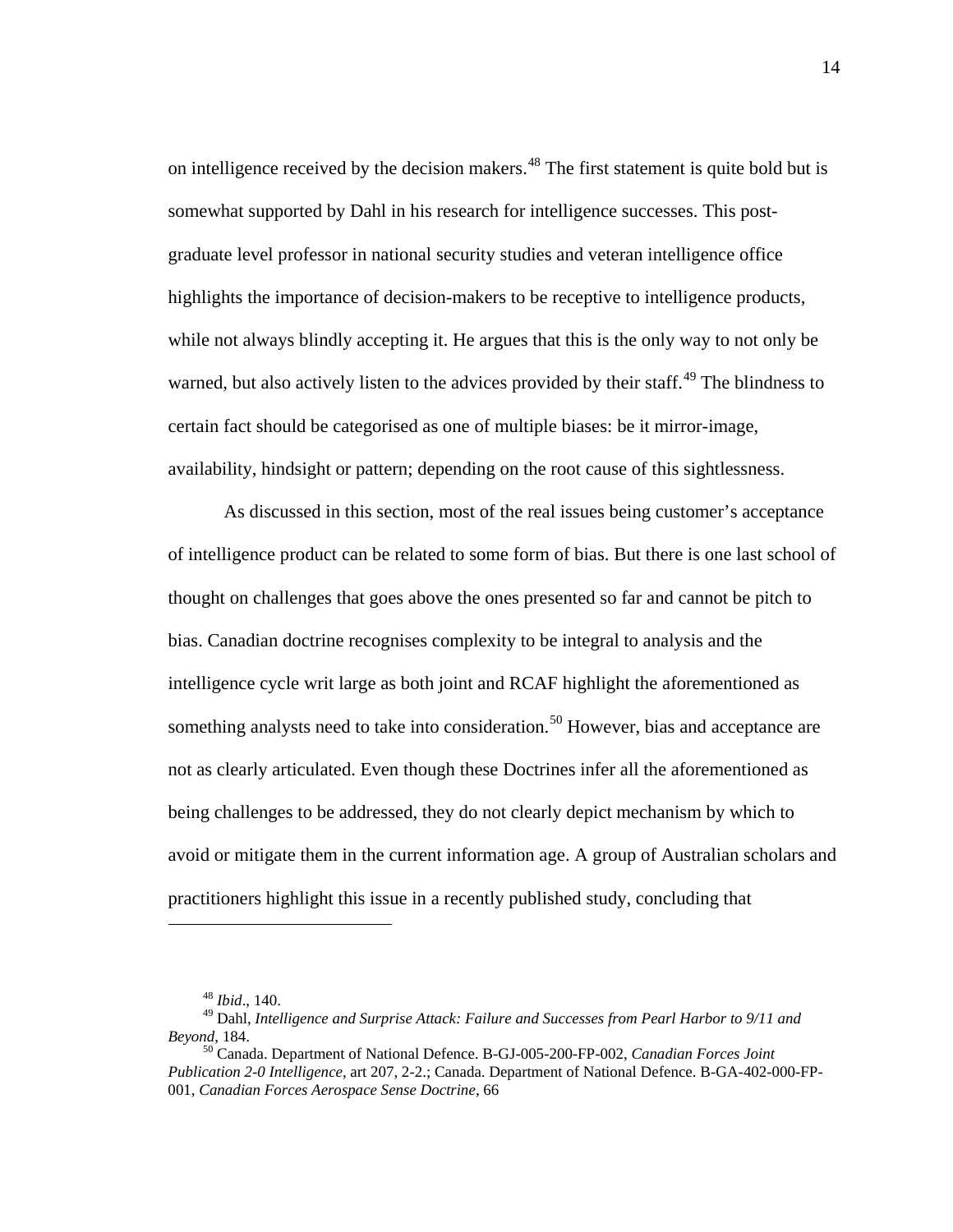intelligence communities writ large have entrenched in dogma, which can compromise the value provided to decision makers.<sup>51</sup> This study mentions complexity, biases and acceptance as issues important to analysis but surmise that the antiquated doctrine is the root cause of all the issues. A specific study on how the recently reviewed Canadian doctrines address these issues would be a worthwhile endeavour.

## **BIAS AS CAUSE OF FAILURE**

 $\overline{a}$ 

The challenges previously identified are significant, persistent and pervasive. However, they may not be limited to the analysis portion of the intelligence cycle. Walton proposes that for intelligence to succeed "everything ... has to go right" and that a single oversight of one of these pitfalls at any point in the process will lead to a failure.<sup>52</sup> That said, this paper showed that the literature points to analysis, and the acceptance of the products, as a significant breaking point and that biases in specific are critical.

To support the importance of analysis in the possibility of intelligence failure, Dahl concludes that surprise will continue to plague analysis indicating that "intelligence failures are largely inevitable [mainly due to] human cognition" or biases.<sup>53</sup> However, he advances that one should not focus solely on the failures, but more on the successes in

<sup>51</sup> Spillane, Reiser and Reimer, *Policy Implementation and Cognition: Reframing and Refocusing* 

<sup>&</sup>lt;sup>52</sup> Walton, Challenges in Intelligence Analysis: Lessons from 1300 BCE to the Present, 7.<br><sup>53</sup> Dahl. Intelligence and Surprise Attack: Failure and Successes from Pearl Harbor to 9/11 and *Beyond*, 14.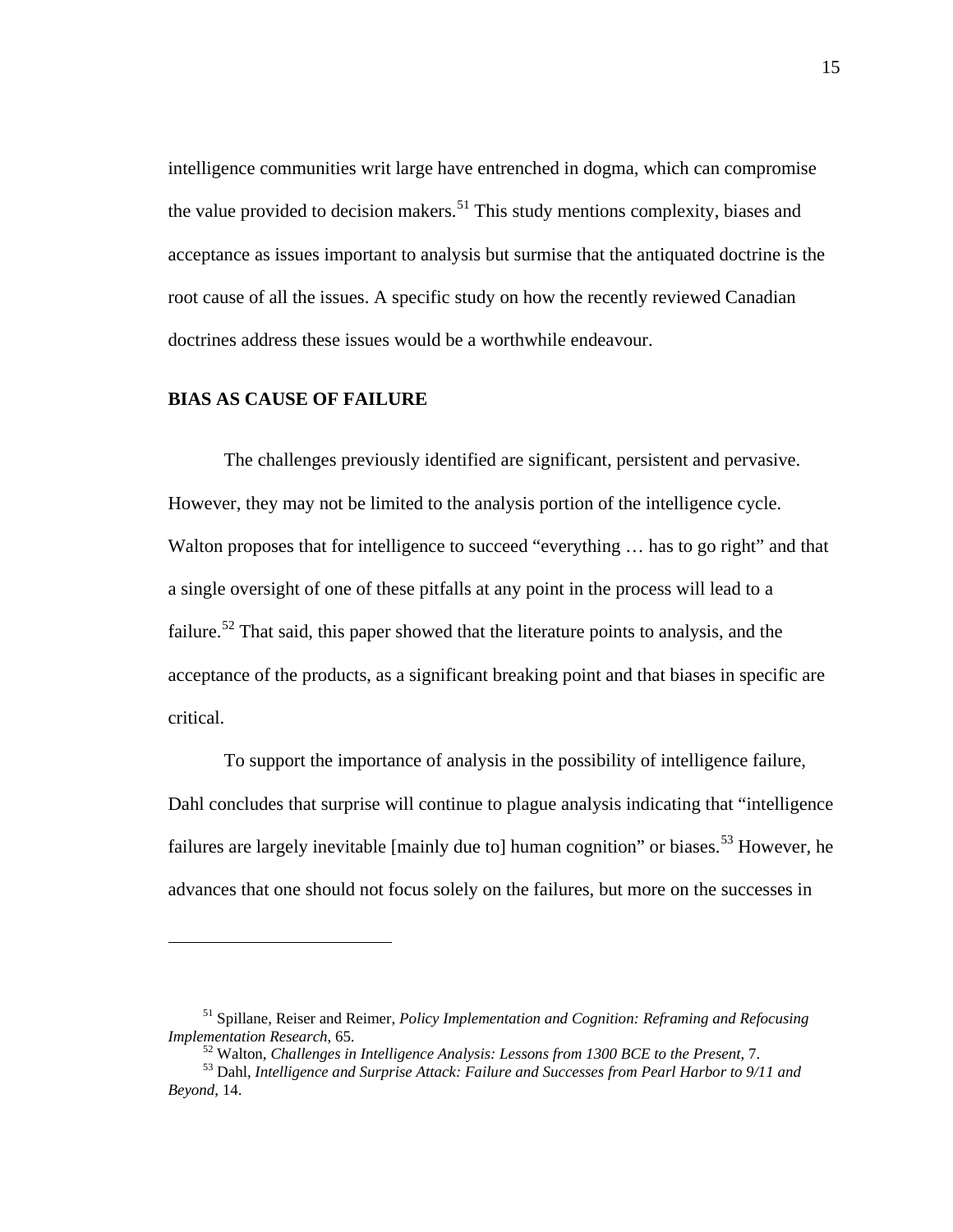order to help prevent future issues. Lefebvre provides an interesting position on the unavoidability of these pitfalls specifically for analysis. He argues that factors outside of the intelligence cycle, such as bureaucratic, interdepartmental communications and incompetent management, act as a catalyst for these analysis dilemmas and further interfere with positive results.<sup>54</sup> Thomas, a senior intelligence officer with the DIA, also touches on the aforementioned but proposes that biases are unavoidable issues.<sup>55</sup> He further identifies that the issues of biases have caused failures in analysis in the past and suggests that it will continue to do so in the future. In the same publication, Bruce and Bennett, veteran and researcher in the field respectively, surmise that biases are the main vulnerabilities targeted by denial and deception.<sup>56</sup> Analysis may be prone to failure but its positive contribution is still relevant. Walton highlights this well in stating that though the "analyst is more likely to get it wrong than right [it is] better than alternatives such as consulting an oracle, trusting fate, or ignoring the problem."<sup>57</sup>

## **HOW CAN THE ISSUE BE ADDRESSED**

 Having identified biases within analysis as a significant issue for intelligence, let us discuss what can be done to mitigate the issue. As one of the most prominent expert in the field, Heuer in cooperation with Pherson, provide a collation of techniques that could

<sup>&</sup>lt;sup>54</sup> Lefebvre, *A Look at Intelligence Analysis*, 233-235.<br><sup>55</sup> George and Bruce, *Analyzing Intelligence: Origins, Obstacles, and Innovations*, 139.<br><sup>56</sup> *Ibid.*, 127-128.<br><sup>57</sup> Walton, *Challenges in Intelligence Analysi*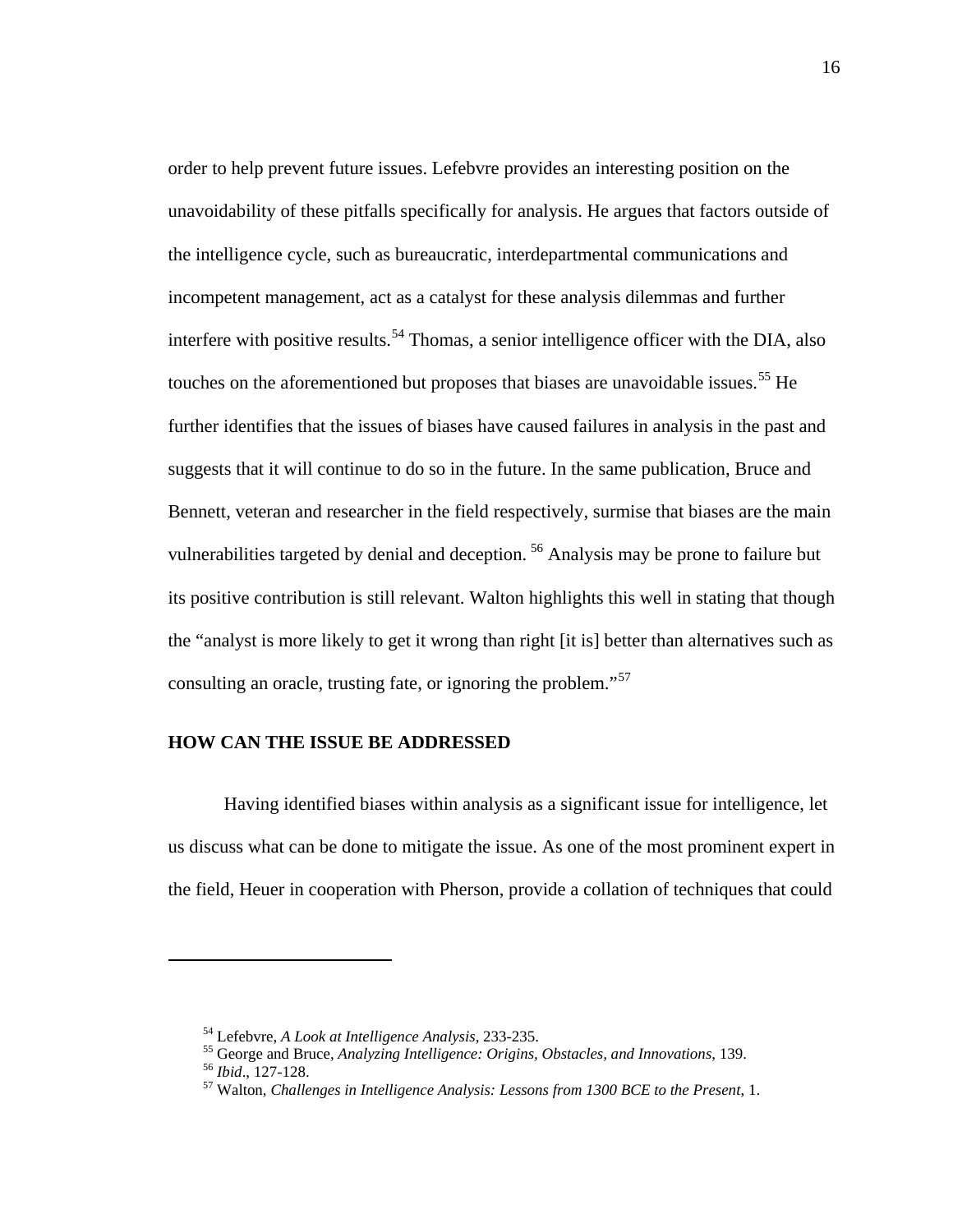be used by practitioners to avoid the bias pitfalls.<sup>58</sup> They propose that structured approaches to implement and select analytical techniques for intelligence analysis would help prevent issues such as the ones discussed in this paper. These include Analysis of Competing Hypothesis (ACH), Brainstorming, Cross-Impact Analysis, Network Analysis, Scoring, Mind Maps and much more. Though they do not propose new techniques in this book, notwithstanding their provision of not only a central repository of these techniques but also a method to select which one is most appropriate for certain situations will surely prove valuable in the future. One of the key points to consider is that these techniques can be useful in providing a solid approach to conduct analysis and mitigate biases by their diversity and constant revisiting of assumptions. They do not, however, provide strong mechanism to identify one's own biases and tendencies, the practitioner is assumed to already be cognisant of these factors.

 Walton, in his study of the challenges in analysis, offers a subset of the aforementioned methods that can be useful to practitioners.<sup>59</sup> He proposes that certain approached are better suited at addressing each of the elements of complexity. Such as the use of chronological timeline as well as strength-weakness matrices for uncertainty while ACH is classified as better handling surprises. However, he does caveat the fact that these methods are effective at addressing multiple issues and should not be looked at

<sup>58</sup> Richards J. Heuer and Randolph H. Pherson, *Structured Analytic Techniques for Intelligence Analysis*SAGE, 2010).

<sup>59</sup> Walton, *Challenges in Intelligence Analysis: Lessons from 1300 BCE to the Present*, 9-23.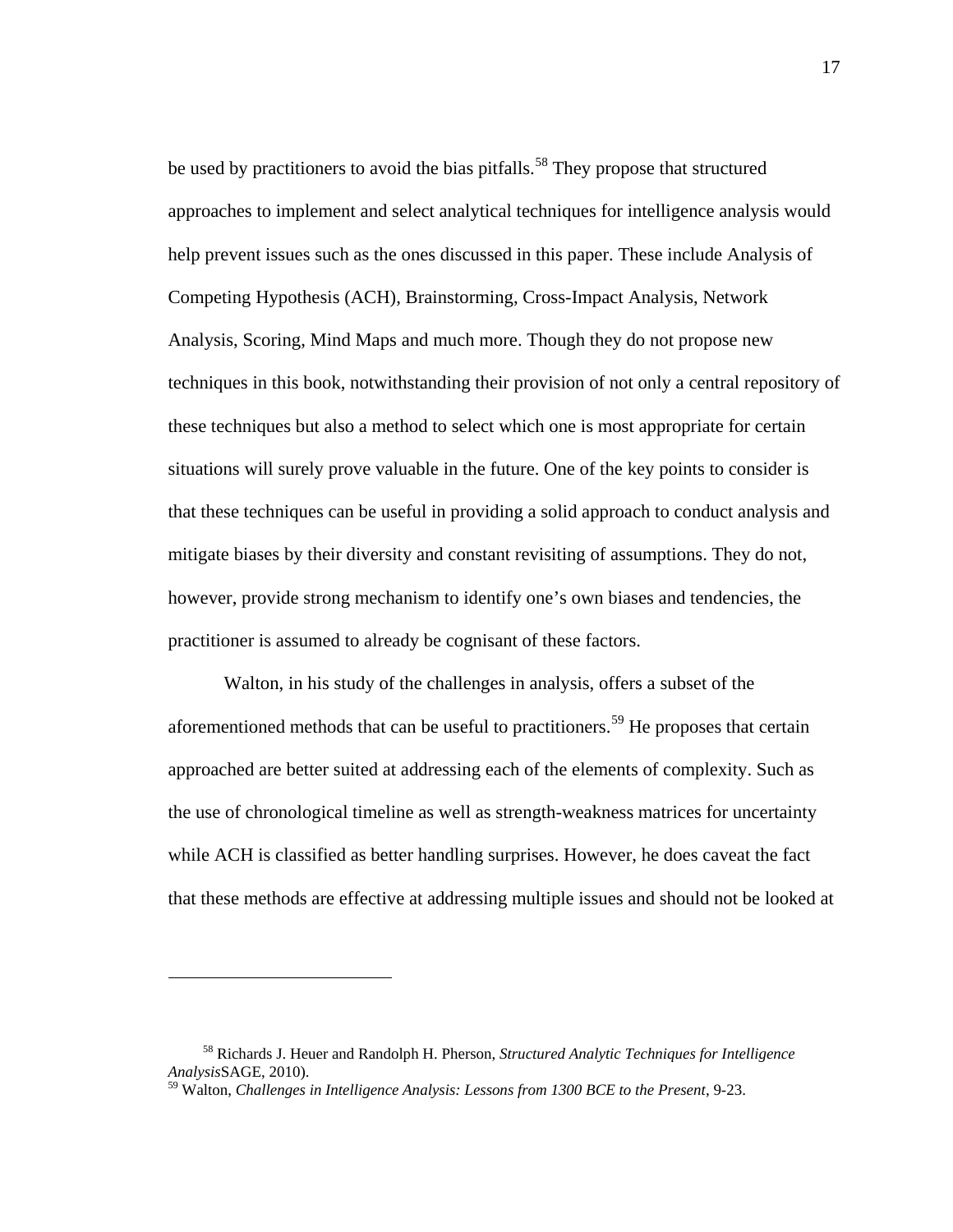in silos. Of interest is that, again, biases are not addressed in Walton's section on dealing with these issues.

## **CONCLUSION**

 This paper discussed how intelligence analysis faces a multitude of challenges but that biases are more prominent and pervasive. Only with real understanding of a situation can decision makers avoid the multitude of pitfalls that accompany intelligence products. It therefore behooves both the aforementioned and the practitioner to derive proper insight from the data and information gathered via the different collection mechanism in support of this effort. This is not an easy task as analysis faces many challenges such as complexity, bias and acceptance.

The investigation into each of these categories of challenges revealed an underlying theme and relation to biases. Complexity is composed of uncertainty, surprise, the inability to predict the future and deception. We discovered that uncertainty is closely associated to human cognition, or biases in general, and that surprise (which has a high correlation with the unknowable future) is narrowly linked with trends, or pattern biases. The deception component was not described in detail but biases were identified as a prime target for this activity from the enemy's perspective.

This paper did not provide a complete description of all the biases affecting intelligence analysis but focussed on the personal biases most likely to be unavoidable even when one is aware of them. Hindsight plays a major role in shaping one's awareness of a situation but is also an important player in how critics perceive intelligence failures,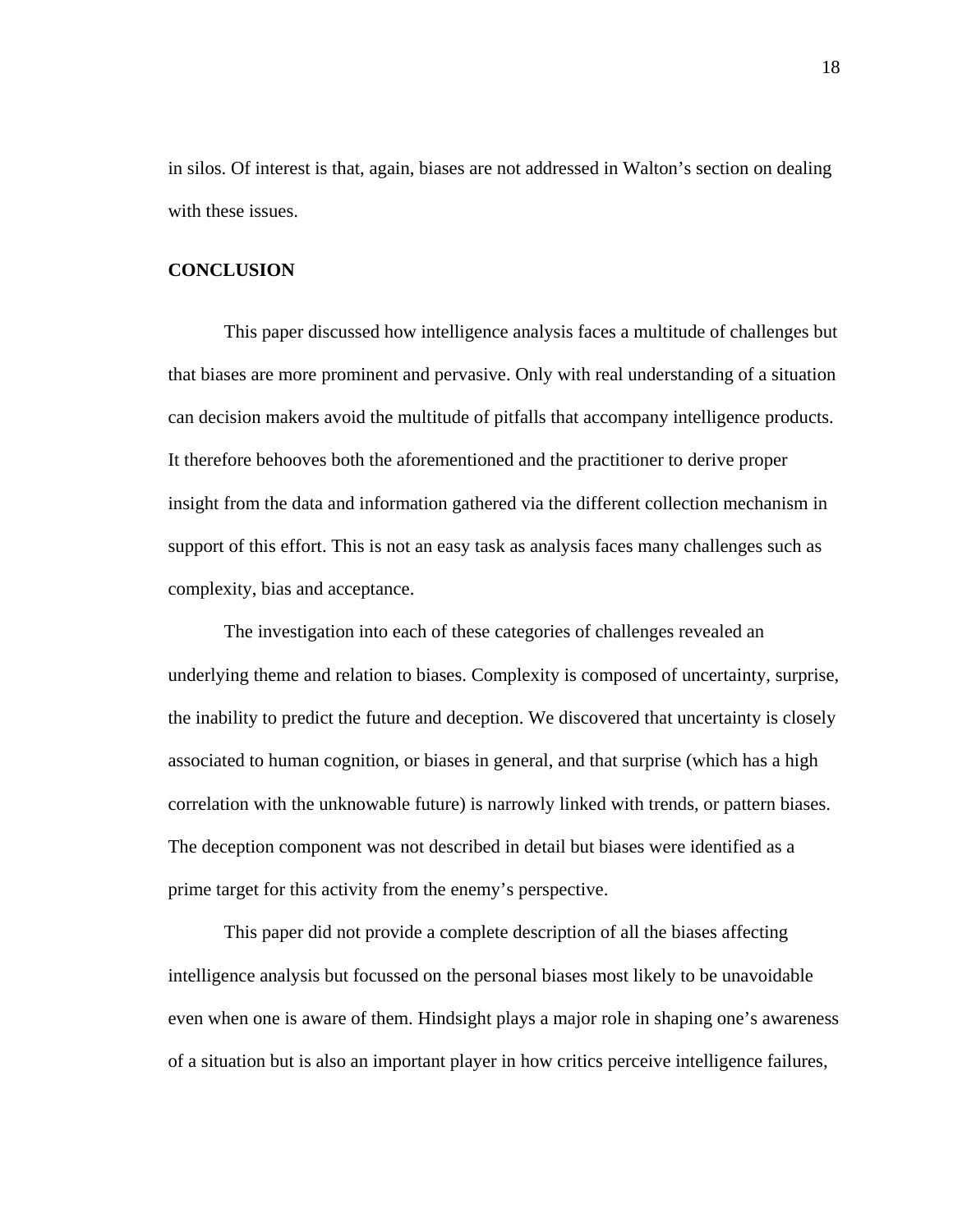as it is always easier to connect the dots after the fact. Finally, mirror-imaging and the availability rules were introduced and they were found to affect the acceptance of analysis products in a significant way.

Biases are inherent to the human condition and as such, it will continue to plague one's opinion and judgment making process. However, this discussion showed that, even though methods exist to mitigate the impact of these biases, the most important thing is for practitioners, and decision-makers alike, to be mindful of these factors.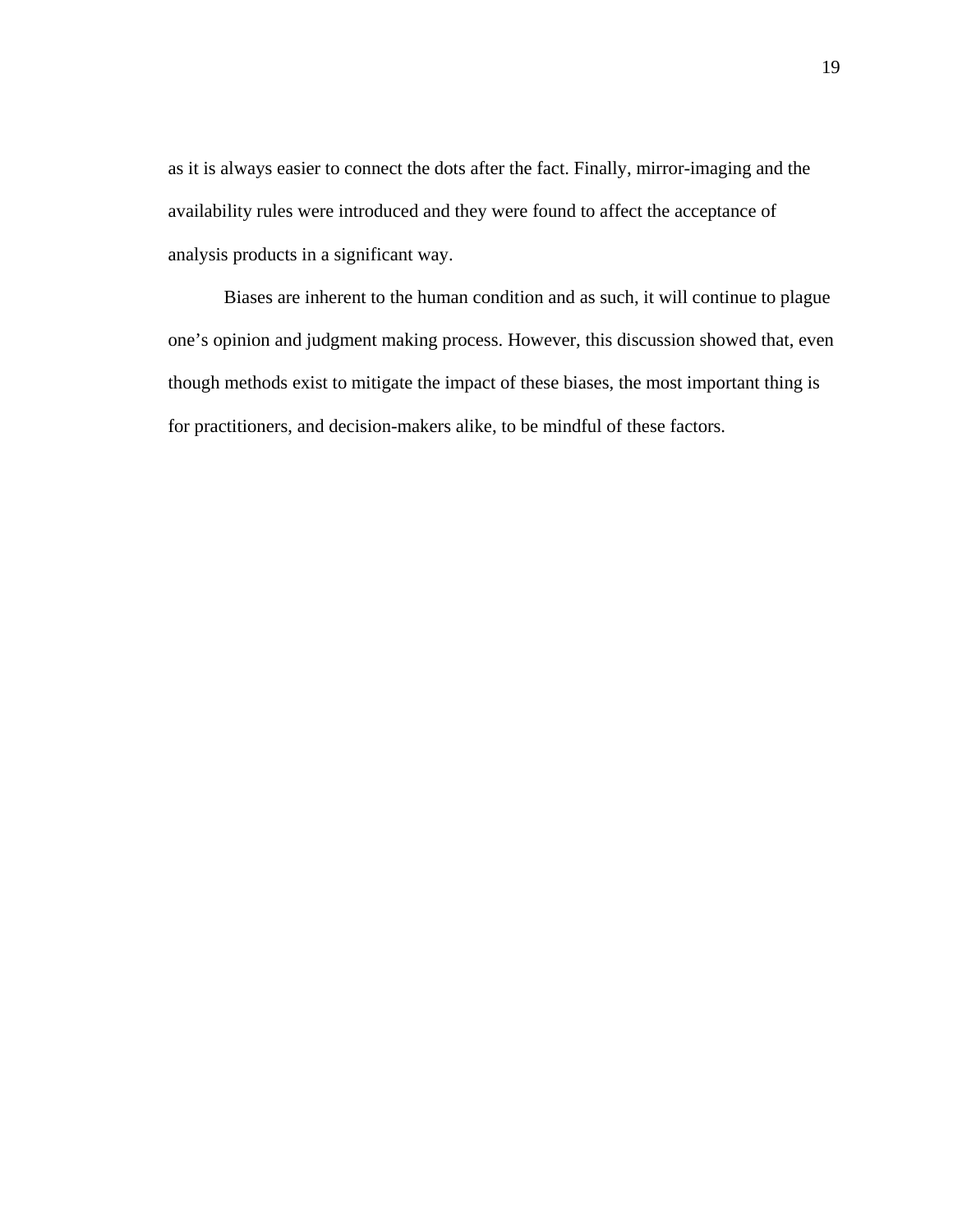### **BIBLIOGRAPHY**

- Adams, B. D., M. H. Thomson, N. Derbentseva, and D. R. Mandel*. Capability Challenges in the Human Domain for Intelligence Analysis: Report on Community-Wide Discussions with Canadian Intelligence Professionals*. Toronto, ON: Defence Research and Development Canada, 2012.
- Andrew, Christopher. "American Presidents and their Intelligence Communities." In *Intelligence Analysis and Assessment*, edited by Charters, David A., Stuart Farson and Glenn P. Hastedt, 111. Portland, OR: Frank Cass, 1996.
- Betts, Richard K. "Analysis, War, and Decision: Why Intelligence Failures are Inevitable." *World Politics* 31, no. 01 (1978): 61-89.
- Canada. Department of National Defence. B-GA-402-000-FP-001. *Canadian Forces Aerospace Sense Doctrine*. Ottawa: National Defence, 2012.
- Canada. Department of National Defence. B-GJ-005-200-FP-002. *Canadian Forces Joint Publication 2-0 Intelligence*. Ottawa: National Defence, 2011.
- Crosston, Matthew. "Occam's Follies: Real and Imagined Biases Facing Intelligence Studies." *Journal of Strategic Security* 6, no. 3 (2013): 4.
- Dahl, Erick J. *Intelligence and Surprise Attack: Failure and Successes from Pearl Harbor to 9/11 and Beyond*. Washington, DC: Georgetown University Press, 2013.
- George, Roger Z. and James B. Bruce. *Analyzing Intelligence: Origins, Obstacles, and Innovations* Georgetown University Press, 2008.
- Hendrickson, Noel. "Critical Thinking in Intelligence Analysis." *International Journal of Intelligence and Counterintelligence* 21, no. 4 (2008): 679-693.
- Heuer, Richard J. "Limits of Intelligence Analysis." *Orbis* 49, no. 1 (Winter2005, 2005): 75-94.

———. *Psychology of Intelligence Analysis* Centre for the Studies of Intelligence, (1999.

Heuer, Richards J. and Randolph H. Pherson. *Structured Analytic Techniques for Intelligence Analysis* SAGE, 2010.